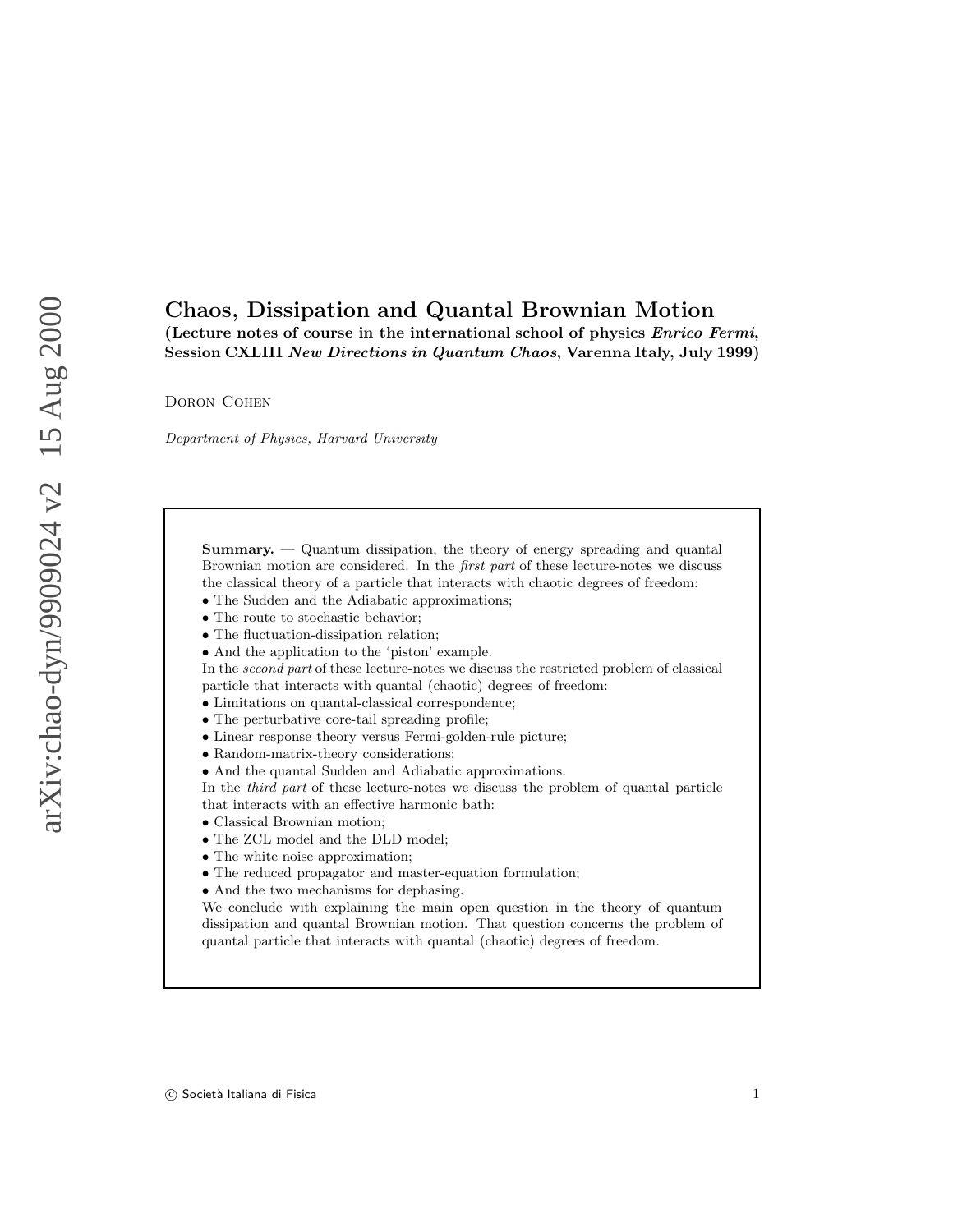#### 1. – Definition of the problem

We are interested in the reduced dynamics of a slow degree of freedom  $(x, p)$  that interacts with a 'bath'. The Hamiltonian is

(1) 
$$
\mathcal{H} = \mathcal{H}_0(\mathbf{x}, \mathbf{p}) + \mathcal{H}_{\text{env}}(\mathbf{x}, Q_\alpha, P_\alpha)
$$

In Fig.1 we display a list of our main assumptions and an illustration of our leading example. In this example the slow degree of freedom is the 'piston', and the 'bath' consist of one gas particle.

Assumptions:

- $\mathcal{H}_{env}(Q, P; \mathbf{x})$  with  $\mathbf{x}$ =const generates classically chaotic dynamics.<br>•  $\mathcal{H}_0(\mathbf{x}, \mathbf{p}) = \mathbf{p}^2/(2m)$  describes a free particle. (optional is linear dr
- $\mathcal{H}_0(\mathbf{x}, \mathbf{p}) = \mathbf{p}^2/(2m)$  describes a free particle. (optional is linear driving).
- Initially the bath is characterized either by an energy  $E$  or by a temperature  $T$ .
- In a classical sense  $\mathbf{x}(t)$  is a slow degree of freedom.



Fig. 1. – List of main assumptions and an illustration of the 'piston' example.

Classically the reduced dynamics of the slow degree of freedom is described by the Langevin equation

$$
(2) \t m\ddot{\mathbf{x}} = \mathcal{F}(t)
$$

where  $\mathcal{F}(t)$  is a stochastic force. The average force on the particle is

(3) 
$$
\langle \mathcal{F}(t) \rangle = F(\mathbf{x}) - \mu \dot{\mathbf{x}}
$$

Without loss of generality, just for the sake of simplicity, we assume from now on that the velocity-independent force  $F(\mathbf{x})$  is equal to zero (see Fig.1). Thus there is no *reversible*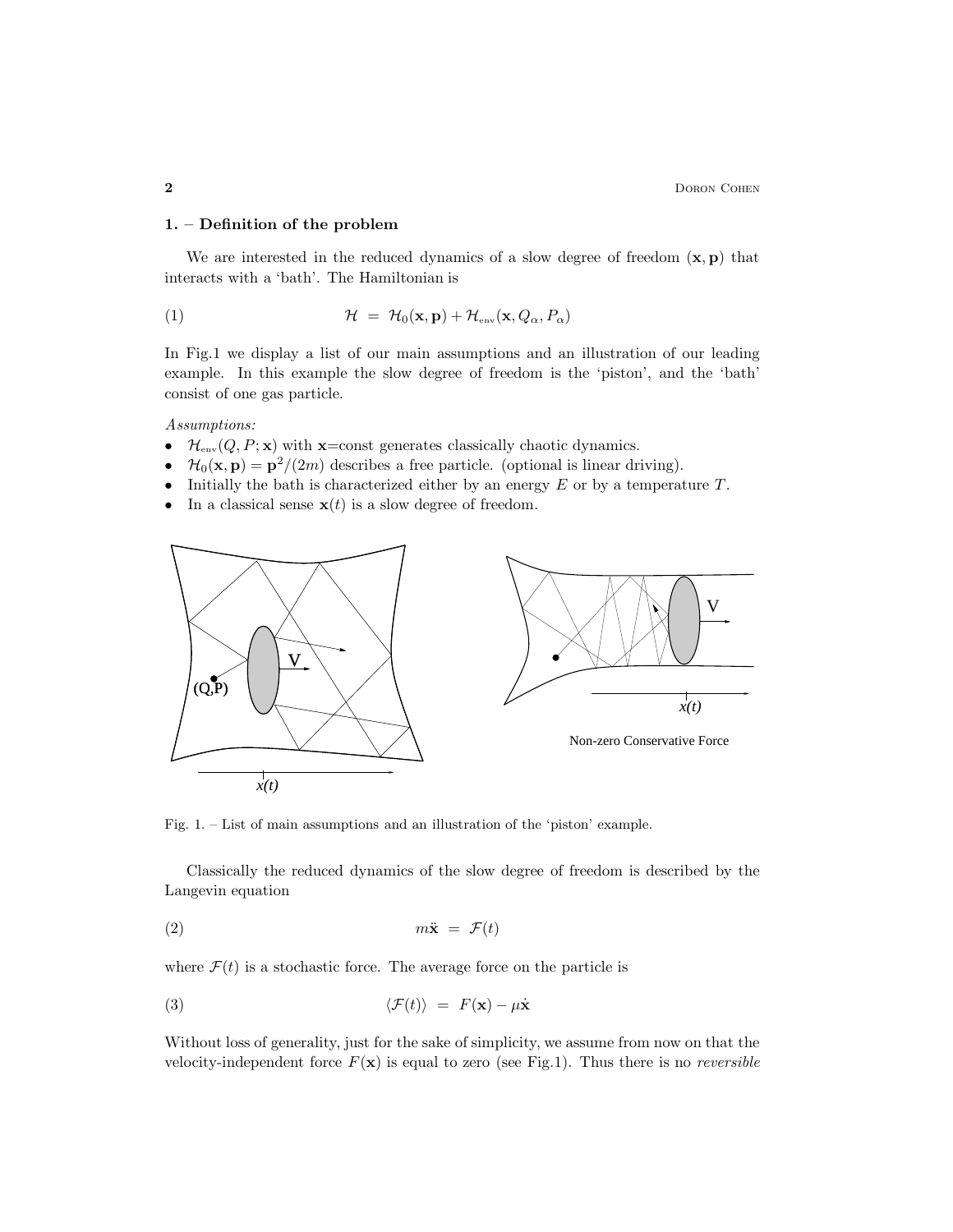energy change due to conservative work. However, there is still systematic *irreversible* change of energy due to the friction force. The energy dissipation rate is:

(4) 
$$
\frac{d}{dt}\left\langle \frac{1}{2}m\dot{\mathbf{x}}^2\right\rangle \approx -\mu\dot{\mathbf{x}}^2 \quad \text{for non-thermal motion.}
$$

The fluctuating component of the stochastic force is like white noise, and it is characterized by its intensity  $\nu$ . The dissipation constant  $\mu$  is related to the noise intensity  $\nu$  via a universal Fluctuation-Dissipation (FD) relation

$$
\mu = \frac{\nu}{2k_{\rm B}T}
$$

We are interested in developing a corresponding quantum mechanical theory of dissipation and quantal Brownian motion. 'Dissipation' means from now on that energy is absorbed by the bath degrees of freedom due to the time dependence of x. The dissipation coefficient is  $\mu$ . 'Brownian motion' refers from now on to the reduced dynamics of the  $(x, p)$  degree of freedom. We shall use the term 'piston' rather than 'Brownian particle' if the motion is constrained to one dimension. Note that the term 'piston' is not used in its literal sense.

## 2. – Restricted versions of the problem

The quantum mechanical treatment of the general problem is extremely complicated. Therefore it is a good idea to analyze restricted versions of the general problem. Treating  $\mathbf{x}(t)$  as a classical degree of freedom, we can consider the time dependent Hamiltonian

(6) 
$$
\mathcal{H} = \mathcal{H}_{env}(Q, P; \mathbf{x}(t))
$$

For simplicity we can further assume that  $\mathbf{x}(t)$  describes a motion with a constant velocity  $\dot{\mathbf{x}} = V$ . Consequently we can treat x in (6) as a one-degree-of-freedom variable. This restricted problem is the main issue of the following lectures (parts 1 and 2).

In consistency with the terminology that has been introduced at the end of the previous section, we shall refer to the restricted problem defined above as 'the problem of quantum dissipation'. Obviously, in other physical examples  $x$  does not have to be the position of a particle. It can be any controlling parameter that appears in the Hamiltonian, e.g. electric field. Of particular interest is the case where  $x$  is the magnetic flux via a ring. The velocity  $V = \dot{x}$  has then the meaning of electro-motive-force. Let us assume that the ring contains one charged particle  $(Q, P)$  that performs diffusive motion. The charged particle gains kinetic energy, and the dissipation coefficient  $\mu$  is just the conductivity of the ring. Note that in actual circumstances the charged-particle is an electron, and its (increasing) kinetic energy is eventually transfered to the vibrational modes (phonons) of the ring, leading to *Joule heating*. The latter process is 'on top' of the generic dissipation problem that we are going to analyze.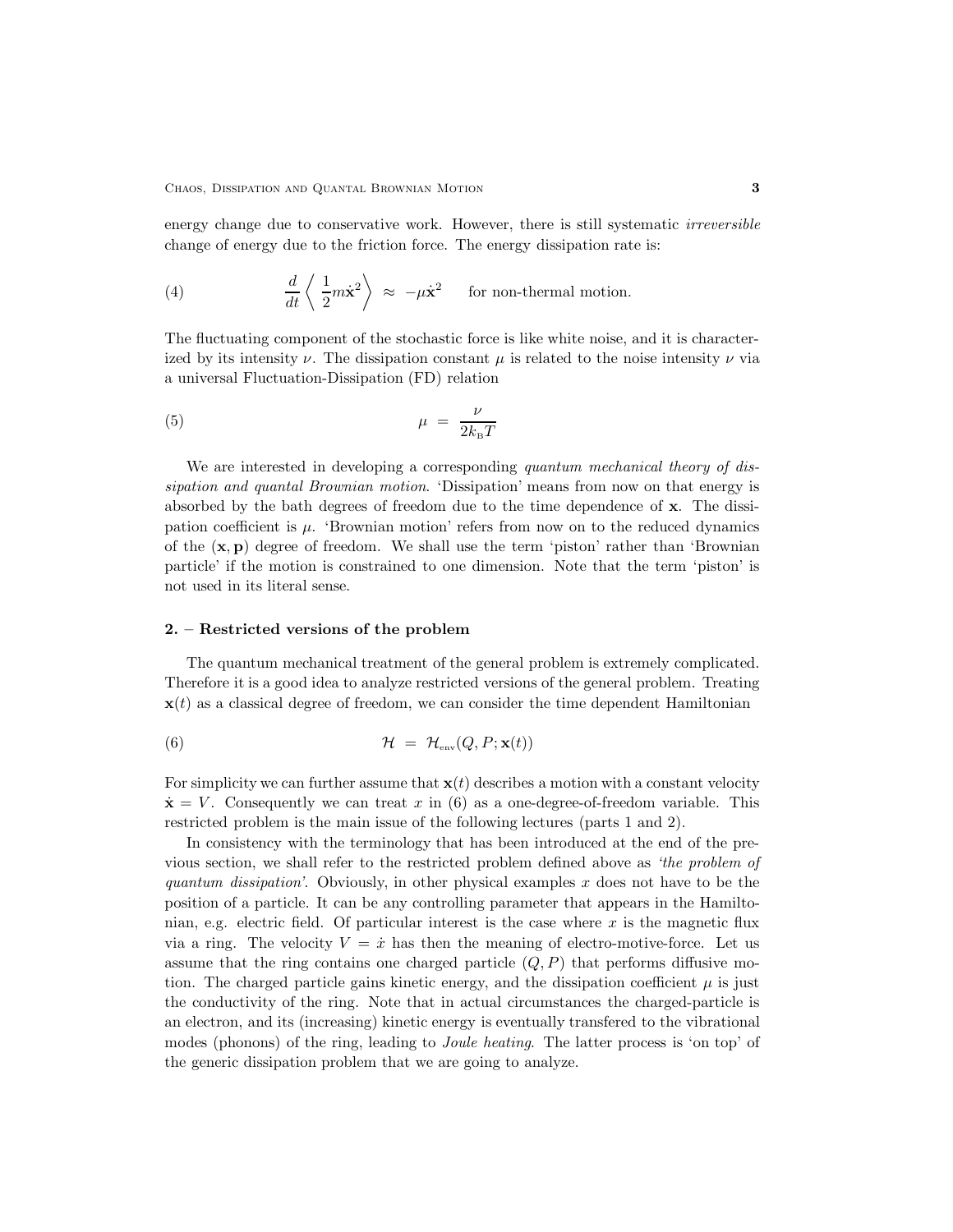We come back to the Brownian particle / 'piston' example, and shift the focus from the 'bath' to the reduced-dynamics of the  $(x, p)$  degree-of-freedom. We can study the effect of the fluctuating force by considering an Hamiltonian of the type

(7) 
$$
\mathcal{H} = \frac{\mathbf{p}^2}{2m} + \mathcal{U}(\mathbf{x}, t)
$$

where  $\mathcal{U}(\mathbf{x},t)$  is an effective stochastic potential the mimics the noisy character of the environment. Obviously, with such Hamiltonian we cannot mimic the effect of dissipation. In order to have dissipation the interaction should be with dynamical degrees of freedom. We can introduce an effective harmonic-bath as follows:

(8) 
$$
\mathcal{H} = \frac{\mathbf{p}^2}{2m} - \sum_{\alpha} c_{\alpha} Q_{\alpha} u(\mathbf{x} - \mathbf{x}_{\alpha}) + \sum_{\alpha} \left( \frac{P_{\alpha}^2}{2m_{\alpha}} + \frac{1}{2} m \omega_{\alpha}^2 Q_{\alpha}^2 \right)
$$

The effective-noise model (7) as well as the effective harmonic-bath model (8) can be treated analytically using the Feynman-Vernon (FV) formalism. The reduced dynamics of the particle is obtained after averaging over realizations of the stochastic potential (in case of (7)), or by elimination of the environmental degrees of freedom (in case of (8)). It leads to a unified description of diffusion localization and dissipation (DLD). It is found indeed that the formal solution of (8) reduces to that of (7) if dissipation effect is neglected. We shall refer to (8), and more generally to its formal solution, as the 'DLD model'. It is possible to introduce an effective RMT-bath instead of an effective harmonic bath, but then there is no general analytical solution. It has been demonstrated however that at high temperatures an approximate treatment of the effective RMT-bath coincides with the exact (high temperature) solution of the DLD model.

#### **3.** – '**History'** of the problem (possibly biased point of view  $\begin{bmatrix} 1 \end{bmatrix}$ )

There is a well established classical theory for dissipation and Brownian motion. In the pre-chaos literature ( $\sim$ 1980) the dissipation constant for a moving 'piston' is given by the 'wall formula'. See [4, 5] and followers. A more general point of view, which is discussed in the first part of these lectures (Sections 4-11), has been adopted in the post-chaos literature (∼1990). There, the emphasis is on relating the dissipation constant to the intensity of fluctuations [14, 15, 17, 18].

Various methods such as 'linear response', 'Kubo-Greenwood formalism', and 'multiple scale analysis' have been used [5, 15, 18] in order to make a quantum mechanical derivation of the FD relation. All these methods are essentially equivalent to a naive application of the Fermi-Golden-Rule (FGR) picture. The validity of the naive FGR result has been challenged in by Wilkinson and Austin [16]. They came up with a surprising conclusion that we would like to paraphrase as follows: A proper FGR picture, supplemented by an innocent-looking RMT assumption, leads to a *modified* FGR result; In the classical limit the modified FGR result disagrees with the FD relation and leads to violation of the quantal-classical correspondence principle. Obviously this conclusion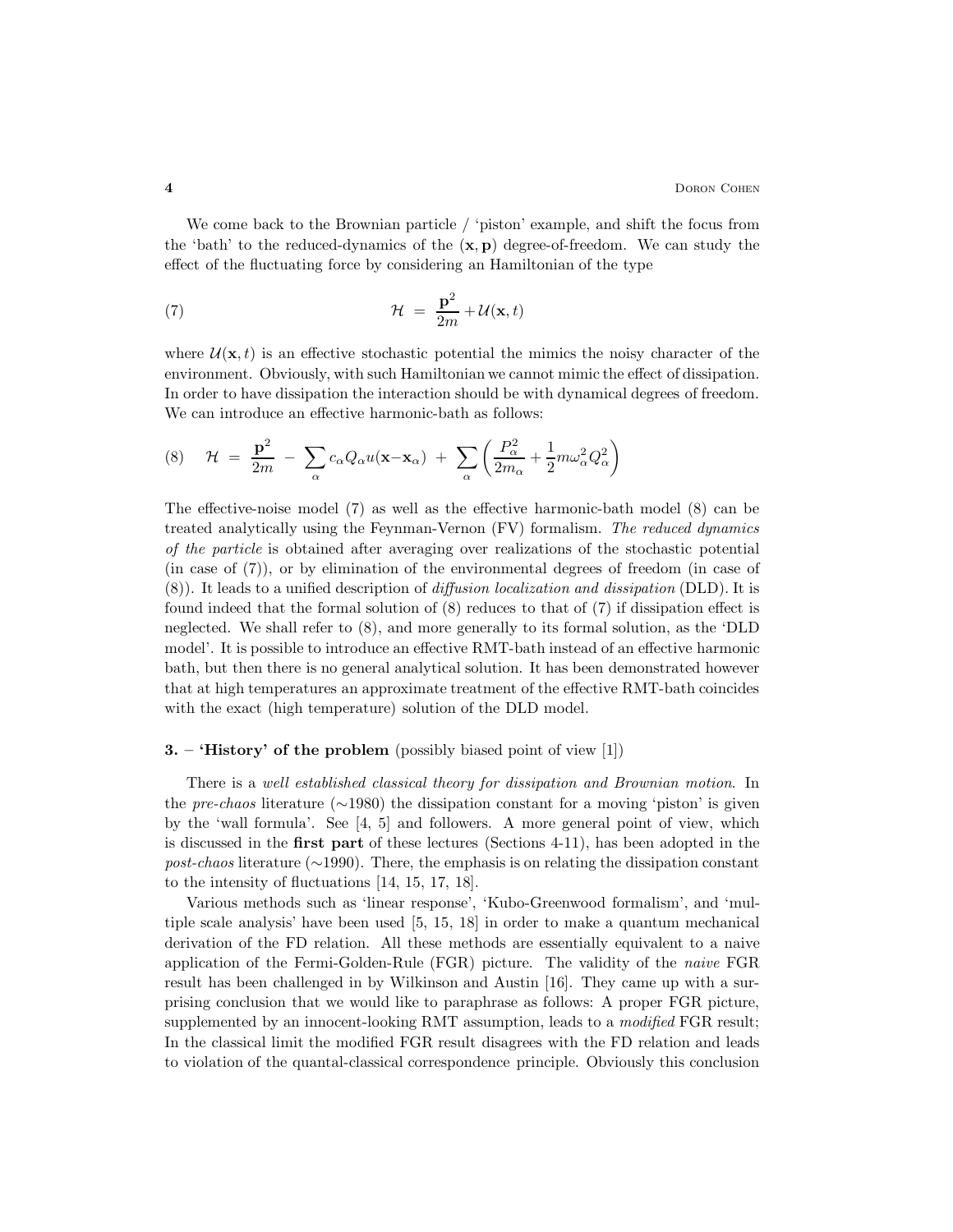should be regarded as a provocation for constructing a proper theory for Quantum Dissipation [19, 20]. This is the issue of the **second part** of these lectures (Sections 12-24). The theory is strongly related to some studies of parametric dynamics [25, 26, 27, 28] and wavepacket dynamics [29, 30, 31].

Most of the literature that comes under the heading 'Quantum Dissipation' is concerned with the more general problem where  $x$  is a dynamical variable  $[12]$ . A direct handling of the 'bath' degrees of freedom is usually avoided. As an exception see for example [13]. It is common to adopt an 'effective-bath' approach. See [2, 3, 6] and followers. Specific discussion of quantal Brownian motion has been introduced in [7] and later in [8, 9]. It leads to the DLD model, that unifies the treatment of diffusion localization and dissipation. This is the issue of the third part of these lectures (Sections 25-31). The high temperature version of the DLD model is obtained also by considering coupling to an effective RMT-Bath [10].

## 4. – Fluctuations: intensity and correlation time

We consider the Hamiltonian  $\mathcal{H}(Q, P; x)$  with x=const. The phase space volume which is enclosed by the energy surface  $\mathcal{H}(Q, P; x) = E$  will be denoted by  $\Omega(E; x)$ . For the classical density of states we shall use the notation  $q(E) = \partial_{E} \Omega(E)$ . We define

(9) 
$$
\mathcal{F}(t) = -\frac{\partial \mathcal{H}}{\partial x}(Q(t), P(t); x)
$$

The conservative force  $F(x) = \langle \mathcal{F}(t) \rangle_E$  is obtained by performing microcanonical averaging over  $(Q, P)$ . It is equal to zero if and only if  $\Omega(E; x)$  is independent of x. For simplicity we assume from now on that this is indeed the case. Now we define a correlation function

(10) 
$$
C_{\mathcal{E}}(\tau) = \langle \mathcal{F}(t)\mathcal{F}(t+\tau) \rangle_{\mathcal{E}}
$$

The fluctuating force is characterized by an intensity

(11) 
$$
\nu_{\rm E} = \int_{-\infty}^{\infty} C_{\rm E}(\tau) d\tau
$$

and by a correlation time  $\tau_{\text{cl}}$ . The power spectrum of the fluctuations  $\tilde{C}_{\text{E}}(\omega)$  is the Fourier transform of  $C_{\rm E}(\tau)$ . For chaotic bath the stochastic force is like white noise. We always have  $\tau_{\text{el}} \leq t_{\text{erg}}$ , where  $t_{\text{erg}}$  is the ergodic time. In the general discussion we shall not distinguish between the two time scales. However, in specific examples the distinction is meaningful. For example, in case of the 'piston' example  $\tau_{ci}$  is the collision time with the walls of the piston, while  $t_{\text{erg}}$  is of the order of the ballistic time  $\tau_{\text{bl}}$ .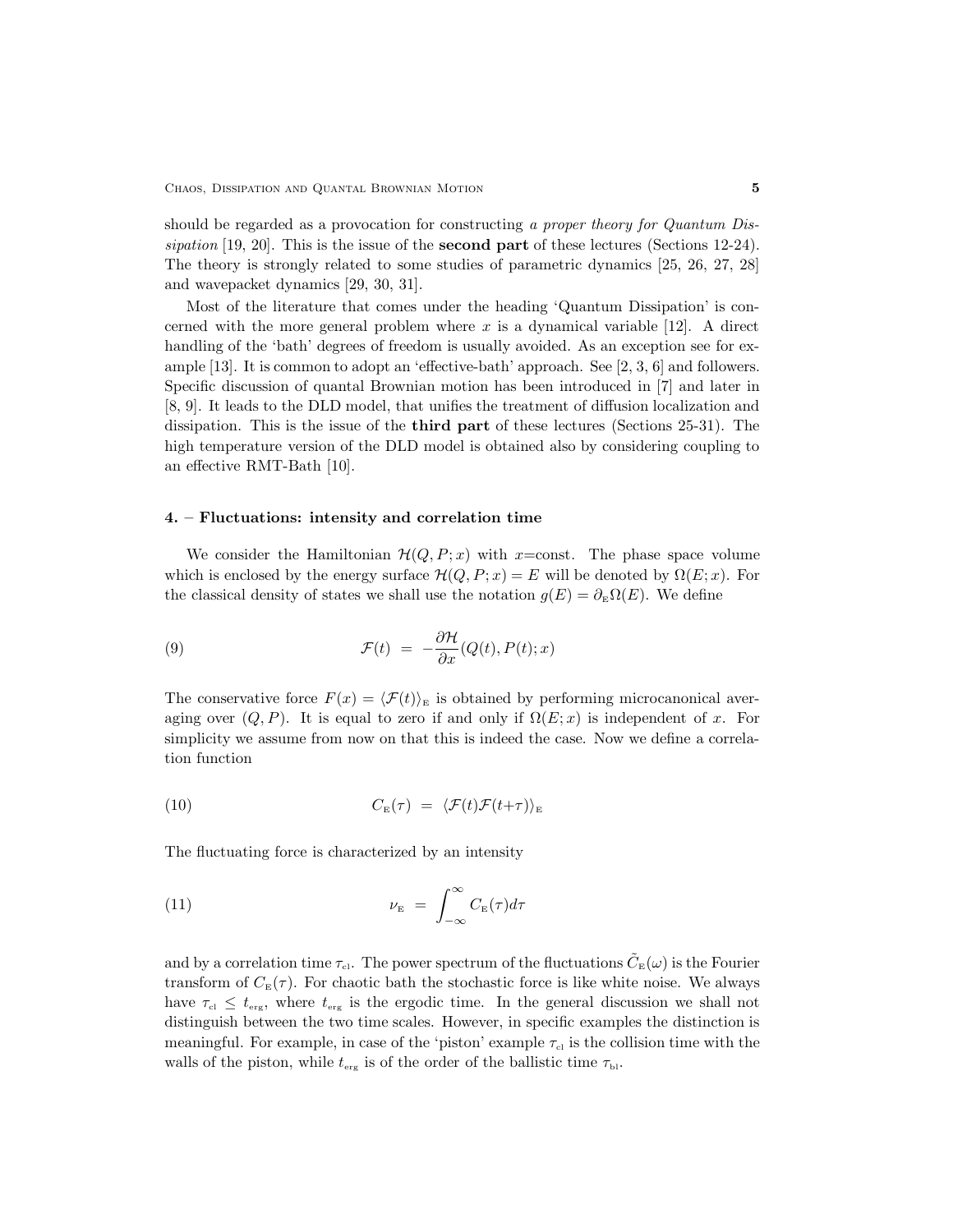#### 5. – Fluctuations: time dependent Hamiltonian

We consider from now on the time-dependent Hamiltonian  $\mathcal{H}(Q, P; x(t))$  with constant non-zero velocity  $\dot{x} = V$ . We define

(12) 
$$
\mathcal{F}(t) = -\frac{\partial \mathcal{H}}{\partial x}(Q(t), P(t); x(t))
$$

The statistical properties of the fluctuating force  $\mathcal{F}(t)$  are expected to be slightly different from the V=0 case. The average  $\langle \mathcal{F}(t) \rangle$  is no longer expected to be zero. Rather, we expect to have  $\langle \mathcal{F}(t)\rangle = -\mu V$ . This implies that the correlator  $\langle \mathcal{F}(t_1)\mathcal{F}(t_2)\rangle$  acquires an offset  $(\mu V)^2$ . We shall argue that if the velocity V is small enough then the 'offset correction' can be ignored for a relatively long time which will be denoted by  $t_{\text{frc}}$ . Obviously it is essential to have

(13)  $\tau_{\text{cl}} \ll t_{\text{frc}}$  [non-trivial slowness condition].

There is another possible reason for the correlator  $\langle \mathcal{F}(t_1), \mathcal{F}(t_2) \rangle$  to be different from  $C_{\rm E}(t_2-t_1)$ . Loss of correlation may be either due to the dynamics of  $(Q(t), P(t))$  or else due to the parametric change of  $x(t)$ . We can define a parametric correlation scale  $\delta x_c^{\text{cl}}$ . For the piston example it is just the penetration distance into the piston upon collision (the effective 'thickness' of the wall). The associated parametric correlation time is  $\tau_c^{\text{cl}} = \delta x_c^{\text{cl}} / V$ . We assume that

(14) 
$$
\tau_{\text{cl}} \ll \tau_c^{\text{cl}} \quad \text{[trivial slowness condition]}.
$$

meaning that loss of correlations is predominantly determined by the chaotic nature of the dynamics rather than by the (slow) parametric change of the Hamiltonian. For the piston example application of the above requirements leads to the obvious condition  $V \ll v_{\rm E}$ , where  $v_{\rm E}$  is the velocity of the gas particle.

## 6. – Actual, Parametric and Reduced energy changes

For the time dependent Hamiltonian  $\mathcal{H}(Q, P; x(t))$  energy is not a constant of the motion. Changes in the actual energy  $\mathcal{E}(t)$  reflect 'real' dynamical changes as well as parametric changes. Therefore it is useful to introduce the following definitions:

(15) 
$$
\mathcal{E}(t) = \mathcal{H}(Q(t), P(t); x(t))
$$

(16) 
$$
\mathcal{E}'(t) = \mathcal{H}(Q(t), P(t); x(0))
$$

The actual energy change can be calculated as follows:

(17) 
$$
\frac{d\mathcal{E}}{dt} = \frac{\partial \mathcal{H}}{\partial t} = -\mathcal{F}(t) \cdot V
$$

(18) 
$$
\delta \mathcal{E} = \mathcal{E}(t) - \mathcal{E}(0) = -V \int_0^t \mathcal{F}(t') dt'
$$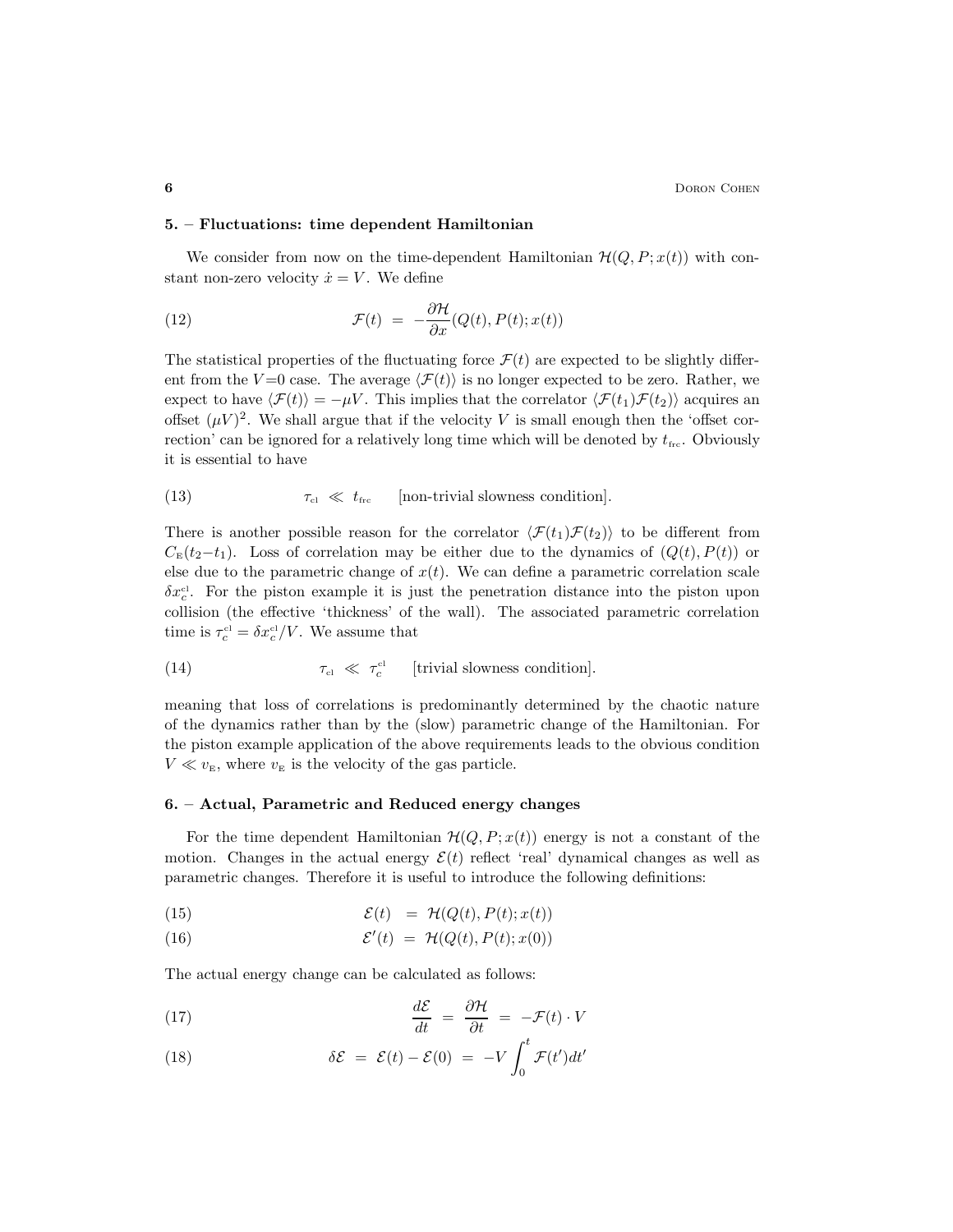Chaos, Dissipation and Quantal Brownian Motion 7



Fig. 2. – Schematic illustration of the dynamics. An initially localized distribution is launched in phase space. For a limited time (left plot) it travels upon the initial energy surface. But then it departs from it. After much longer times (right plot) the evolving distribution is concentrated across an instantaneous energy surface.

The actual energy change  $\delta \mathcal{E}$  can be viewed as a sum of parametric-energy-change  $\delta \mathcal{E}_o$ , and reduced-energy-change  $\delta \mathcal{E}'$ .

(19) 
$$
\delta \mathcal{E} = \mathcal{H}(Q(t), P(t); x(t)) - \mathcal{H}(Q(0), P(0); x(0))
$$

(20) 
$$
\delta \mathcal{E}_o = \mathcal{H}(Q(t), P(t); x(t)) - \mathcal{H}(Q(t), P(t); x(0))
$$

(21) 
$$
\delta \mathcal{E}' = \mathcal{H}(Q(t), P(t); x(0)) - \mathcal{H}(Q(0), P(0); x(0))
$$

The reduced energy change  $\delta \mathcal{E}'$  reflects the deviation of  $(Q, P)$  from the original energy surface. It can be calculated as follows:

(22) 
$$
\delta \mathcal{E}' = V \cdot \left[ \mathcal{F}(t) \times t - \int_0^t \mathcal{F}(t') dt' \right]
$$

On the other hand, the actual energy change  $\delta \mathcal{E}$  reflects the deviation of  $(Q, P)$  from the instantaneous energy surface.

## 7. – The Sudden and the Adiabatic approximations

By inspection of the expressions for the reduced energy change we arrive at the conclusion that for short times we have the so called 'sudden approximation':

(23) 
$$
\delta \mathcal{E}' \approx 0 \quad \text{for } t \ll \tau_{\text{cl}}
$$

By inspection of the expression for the actual energy change we arrive at the conclusion that for longer times we have the so called 'adiabatic approximation':

(24) 
$$
\delta \mathcal{E} \sim 0 \quad \text{for } t \ll t_{\text{frc}}
$$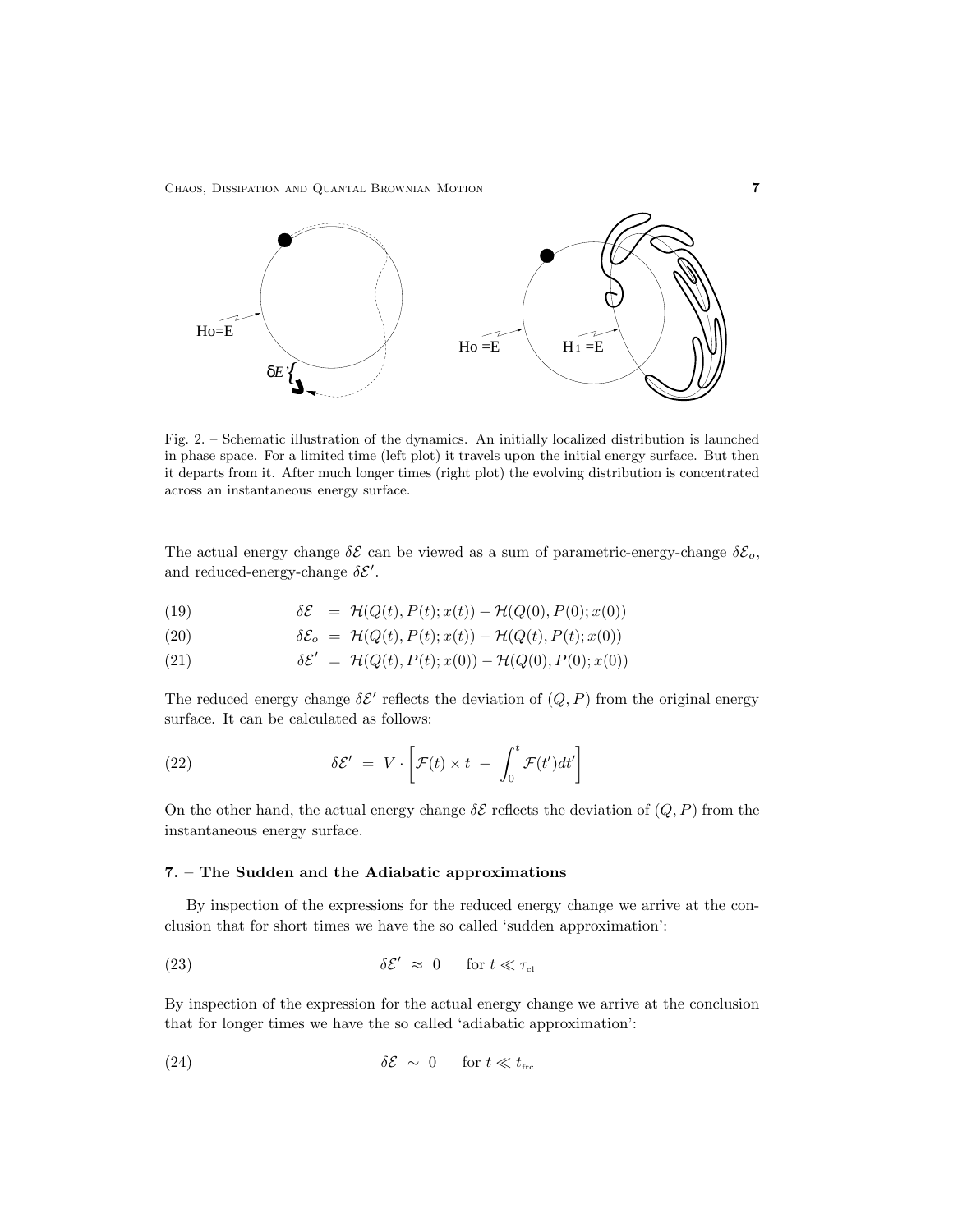The time evolution of an initially localized phase-space distribution  $\rho_0(Q, P)$  is illustrated in Fig.2. For short times we have in general non-stationary time evolution:

(25) 
$$
\mathcal{U}(t) \rho_0(Q, P) \neq \rho_0(Q, P) \qquad \text{for } t \ll \tau_{\text{cl}}
$$

Here  $\mathcal{U}(t)$  is the classical propagator of phase space points. However, if we operate with the same  $\mathcal{U}(t)$  on a microcanonical distribution, then

(26) 
$$
\mathcal{U}(t) \rho_{\mathcal{E},x(0)}(Q,P) \approx \rho_{\mathcal{E},x(0)}(Q,P) \quad \text{for } t \ll \tau_{\mathit{cl}}
$$

It is as if the microcanonical state does not have the time to adjust itself to the changing Hamiltonian. The sudden approximation implies that for short times  $\mathcal{U}(t)$  can be replaced by unity if it operates on an initial microcanonical state. For longer times we have

(27) 
$$
\mathcal{U}(t) \rho_0(Q, P) \sim \rho_{E, x(t)}(Q, P) \quad \text{for } t_{\text{erg}} \ll t \ll t_{\text{frc}}
$$

Here there is enough time for the evolving distribution to adjust itself to the changing Hamiltonian. If we start with a microcanonical state, then the above similarity will hold for any  $t \ll t_{\text{frc}}$ . The adiabatic approximation becomes worse and worse as time elapses due to the transverse spreading across the energy surface. We shall see that  $t_{\text{frc}}$  is the breaktime for the adiabatic approximation.

## 8. – Ballistic and Diffusive energy spreading

We recall the formula for the actual energy change

(28) 
$$
\mathcal{E}(t) - \mathcal{E}(0) = -V \int_0^t \mathcal{F}(t') dt'
$$

We Assume an initial microcanonical preparation which is characterized by an energy  $E$ . The energy spreading after time  $t$  is:

(29) 
$$
\langle (\mathcal{E}(t) - \mathcal{E}(0))^2 \rangle = V^2 \int_0^t \int_0^t \langle \mathcal{F}(t_1) \mathcal{F}(t_2) \rangle dt_1 dt_2
$$

Now we make the following approximation

(30) 
$$
\langle \mathcal{F}(t_1)\mathcal{F}(t_2)\rangle \approx C_{\text{E}}(\tau)
$$
 applicable if  $t \ll t_{\text{frc}}$ 

The validity of this approximation is restricted by the condition  $t \ll t_{\text{frc}}$  which will be discussed later. The energy spread is

(31) 
$$
\langle (\mathcal{E}(t) - \mathcal{E}(0))^2 \rangle \approx C_{\mathbb{E}}(0) \cdot (Vt)^2
$$
 for  $t \ll \tau_{cl}$ 

(32) 
$$
\langle (\mathcal{E}(t) - \mathcal{E}(0))^2 \rangle \approx 2D_{\rm E} t
$$
 for  $\tau_{\rm cl} \ll t \ll t_{\rm frc}$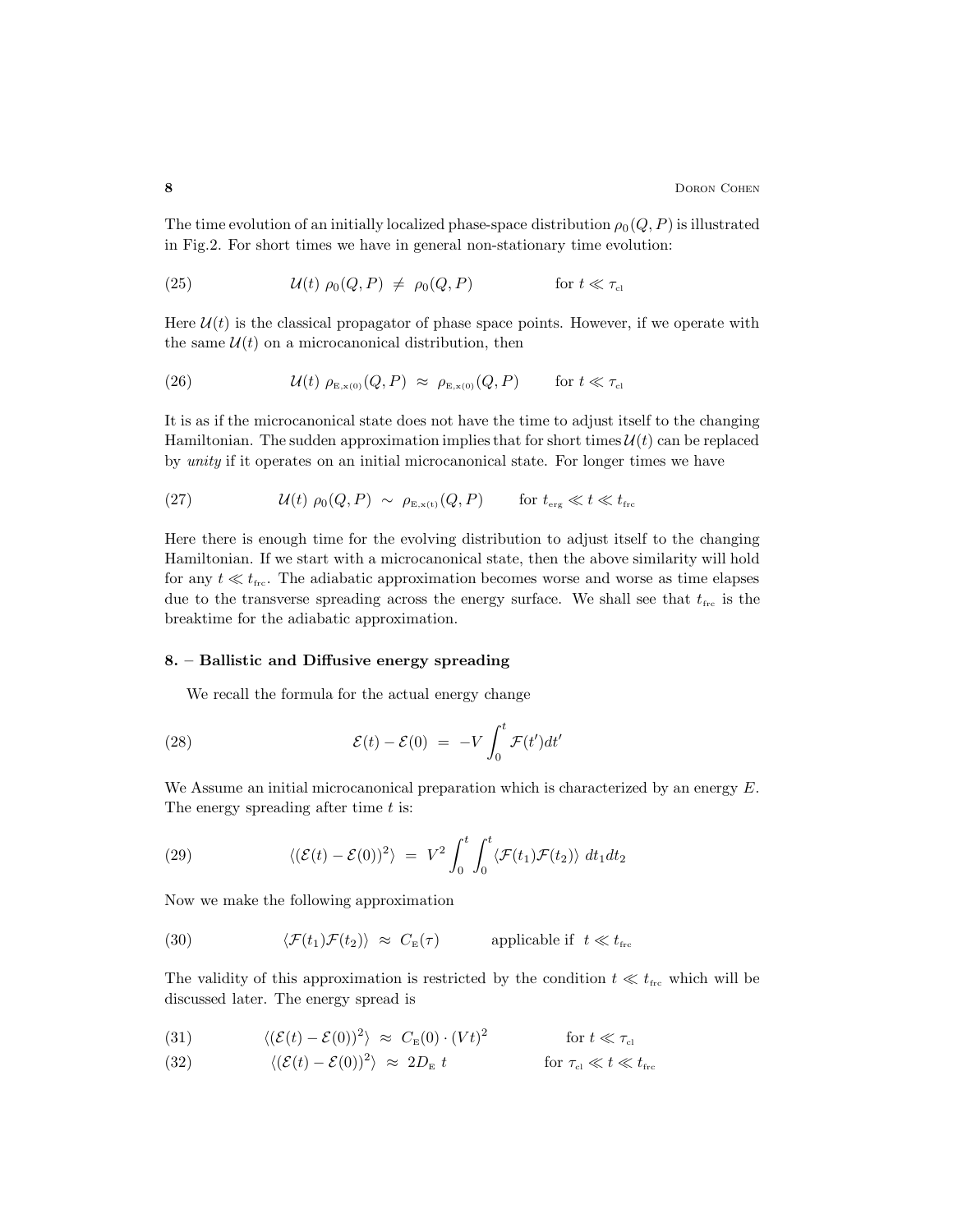The ballistic spreading on short time scales just reflects the parametric change of the energy surfaces. The diffusive spreading on longer times reflects the deviation from the adiabatic approximation. The diffusion coefficient is

(33) 
$$
D_{\rm E} = \frac{1}{2} V^2 \int_{-t}^{t} C_{\rm E}(\tau) d\tau \to \frac{1}{2} \nu_{\rm E} V^2
$$

## 9. – Energy spreading and dissipation

It is possible to argue that the energy distribution  $\rho(E)$  obeys the following diffusion equation:

(34) 
$$
\frac{\partial \rho}{\partial t} = \frac{\partial}{\partial E} \left[ g(E) D_{\rm E} \frac{\partial}{\partial E} \left( \frac{1}{g(E)} \rho \right) \right] \qquad \text{for } t \gg t_{\rm erg}
$$

If we transform to the proper phase space variable  $n = \Omega(E)$ , this diffusion equation gets the standard form. The average energy is calculated via

(35) 
$$
\langle \mathcal{E}(t) \rangle = \int_0^\infty E \, \rho(E) dE
$$

and consequently

(36) 
$$
\frac{d}{dt}\langle \mathcal{E} \rangle = -\int_0^\infty dE \ g(E) D_{\rm E} \ \frac{\partial}{\partial E} \left( \frac{\rho(E)}{g(E)} \right) \ \equiv \ \mu V^2
$$

Using the expression for  $D<sub>E</sub>$  We obtain the following FD relation

(37) 
$$
\mu_{\mathcal{E}} = \frac{1}{2} \frac{1}{g(E)} \frac{\partial}{\partial E} (g(E)\nu_{\mathcal{E}})
$$

The actual value of  $\mu$  is obtained by averaging  $\mu_{\rm E}$  according to the distribution  $\rho(E)$ . The standard version of the FD relation  $\mu = \nu/(2k_BT)$  is obtained if  $\rho(E)$  is of the canonical type.

## 10. – Application to the 'piston' example

It is instructive to apply the FD relation for the 'piston' example. The bath degrees of freedom is a gas particle whose mass is m. The faces of the piston are characterized by their total Area. The piston is moving with a constant velocity  $V$  inside a d-dimensional cavity. For simplicity we treat the collisions as 'one-dimensional' and omit d dependent pre-factors [20]. An illustration of one collision with the piston is presented in Fig.3. Each collision can be either from the left or from the right side. The resultant stochastic force which is experienced by the piston is a sum over short impulses:

(38) 
$$
\mathcal{F}(t) = \sum_{\text{col}} [2\mathsf{m}(v_{\text{col}} - V)] \delta(t - t_{\text{col}})
$$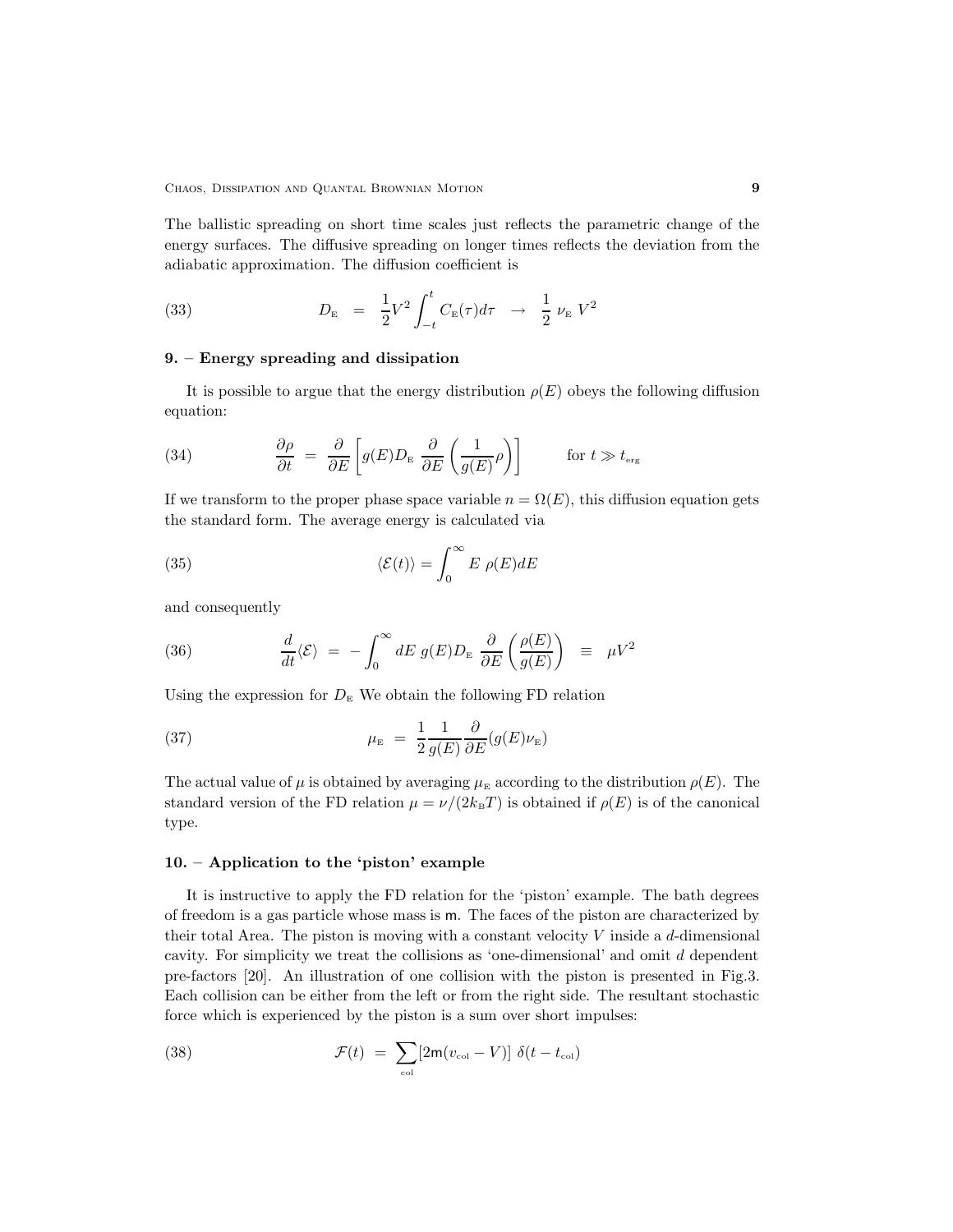The duration of each impulse is equal to the penetration-time upon a collision with the (soft) faces of the piston. If successive collisions with the piston are uncorrelated, then the correlation time  $\tau_{\rm cl}$  is equal to the average duration of an impulse. The main steps in the analysis of the multi-collision process are summarized in Fig.3 as well. It is easily verified that the FD relation between  $\mu_{\rm E}$  and  $\nu_{\rm E}$  is satisfied. Note however that a proper application of kinetic theory is essential in order to obtain the correct geometrical factors involved [20].

The FD relation is a very powerful tool . This becomes most evident once we consider a variation of the above example: If successive collisions with the piston are correlated, for example due to bouncing behavior, then it is still a relatively easy task to estimate  $\nu_{\rm E}$  for the  $V=0$  case, and then to obtain  $\mu_{\rm E}$  via the FD relation. On the other hand, a direct evaluation of  $\mu_{\rm E}$  using kinetic considerations is extremely difficult, because in calculating  $\langle \mathcal{F}(t) \rangle$  it is essential to take into account the correlations between successive collisions.

#### 11. – The route to stochastic behavior

The derivation of the FD relation consists of two steps: The first step establishes the local diffusive behavior for short ( $t \ll t_{\text{fre}}$ ) time scales, and  $D_{\text{E}}$  is determined; The second step establishes the global stochastic behavior on large  $(t \gg t_{\text{erg}})$  time scales. The various time scales involved are illustrated in Fig.4. The classical breaktime  $t_{\text{frc}}$  is defined as follows:

$$
(39) \t t_{\rm frc} = \nu / (\mu V)^2
$$

For  $t > t_{\text{frc}}$  the systematic energy change  $\langle \delta \mathcal{E} \rangle = \mu V^2 t$  becomes larger than the energy spreading  $(\langle \delta \mathcal{E}^2 \rangle)^{1/2} = (\nu V^2 t)^{1/2}$ , and the local analysis becomes meaningless. Therefore  $t_{\rm frc}$  can be regarded as the breakdown of the adiabatic approximation.

From the discussion above it follows that the validity of the classical derivation is restricted by the non-trivial slowness condition  $\tau_{\rm cl} \ll t_{\rm frc}$ . Alternatively, it is more useful to regard the non-trivial slowness condition using the point-of-view of Section 5. This point-of-view is further explained below, and can be easily generalized to the quantummechanical case. For  $V \neq 0$  the average of  $\mathcal{F}(t)$  does not vanish, and therefore its correlator should include an 'offset' term. Namely,  $\langle \mathcal{F}(t_1)\mathcal{F}(t_2)\rangle \approx C_{\mathbb{E}}(t_2-t_1) + (\mu V)^2$ . The offset term can be neglected for a limited time  $t \ll t_{\text{frc}}$  provided  $(\mu V)^2 \ll C_{\text{E}}(0)$ . The latter condition is equivalent to the non-trivial slowness condition  $\tau_{\rm cl} \ll t_{\rm fre}$ .

In the quantum-mechanical analysis we can use the same two-steps strategy in order to derive a corresponding FD relation. We are going to concentrate on the first step. It means that our objective is to establish a crossover from ballistic to diffusive behavior at the time  $t \sim \tau_{\text{cl}}$ . The classical analysis in Section 8 is essentially 'perturbation theory'. We can follow formally the same steps in the quantum-mechanical derivation, using Heisenberg picture. However, quantum-mechanical perturbation-theory is much more fragile than the corresponding classical theory, and we have typically  $t_{\text{prt}} \ll t_{\text{frc}}$ .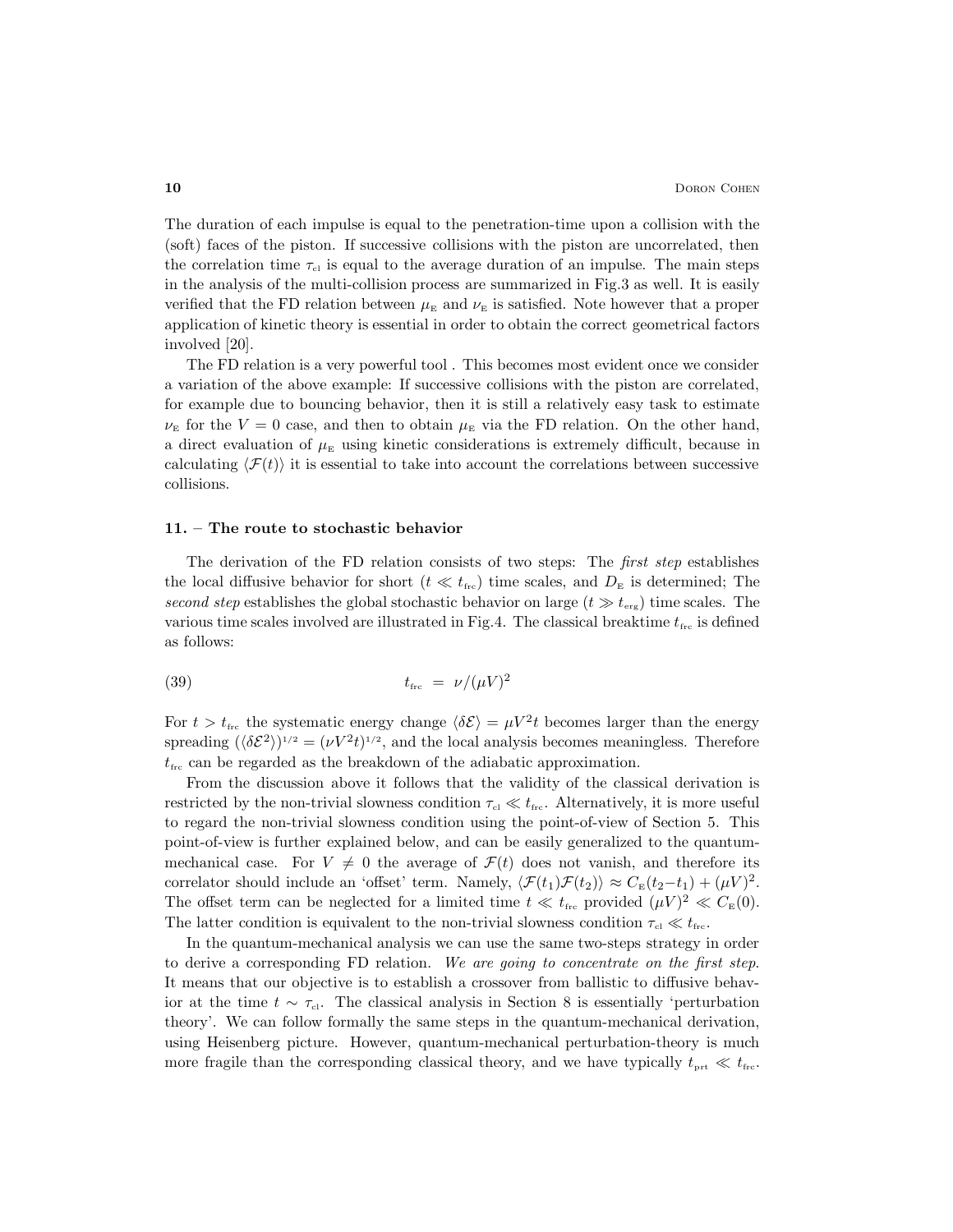

- Assume that the velocities  $|v_{\text{col}}| \sim v_{\text{E}}$  are uncorrelated.
- The average time between collisions is  $\tau_{\text{col}} = (\text{Volume/Area}) / v_{\text{E}}$ .<br>• For  $V = 0$  we have  $\langle \mathcal{F}(t) \rangle = 0$  and  $\nu_{\text{E}} = (2m v_{\text{E}})^2 \cdot (1/\tau_{\text{col}})$ .
- For  $V = 0$  we have  $\langle \mathcal{F}(t) \rangle = 0$  and  $\nu_{\rm E} = (2m v_{\rm E})^2 \cdot (1/\tau_{\rm col})$ .
- For  $V \neq 0$  we have  $\langle \mathcal{F}(t) \rangle = -\mu_E V$  where  $\mu_E = 2m \cdot (1/\tau_{\text{col}})$
- The phase space volume is  $\Omega(E) = \text{Volume} \cdot (\mathsf{m} v_{\rm E})^d$ .

Fig. 3. – Illustration of one collision with the piston, and a list of steps in the analysis of a series of such collisions. The Area of the moving faces, the Volume of the cavity, the mass m of the gas-particle, and its kinetic energy  $E$  should be specified. Geometric  $d$ -dependent prefactors have been dropped. See [20] for exact calculations.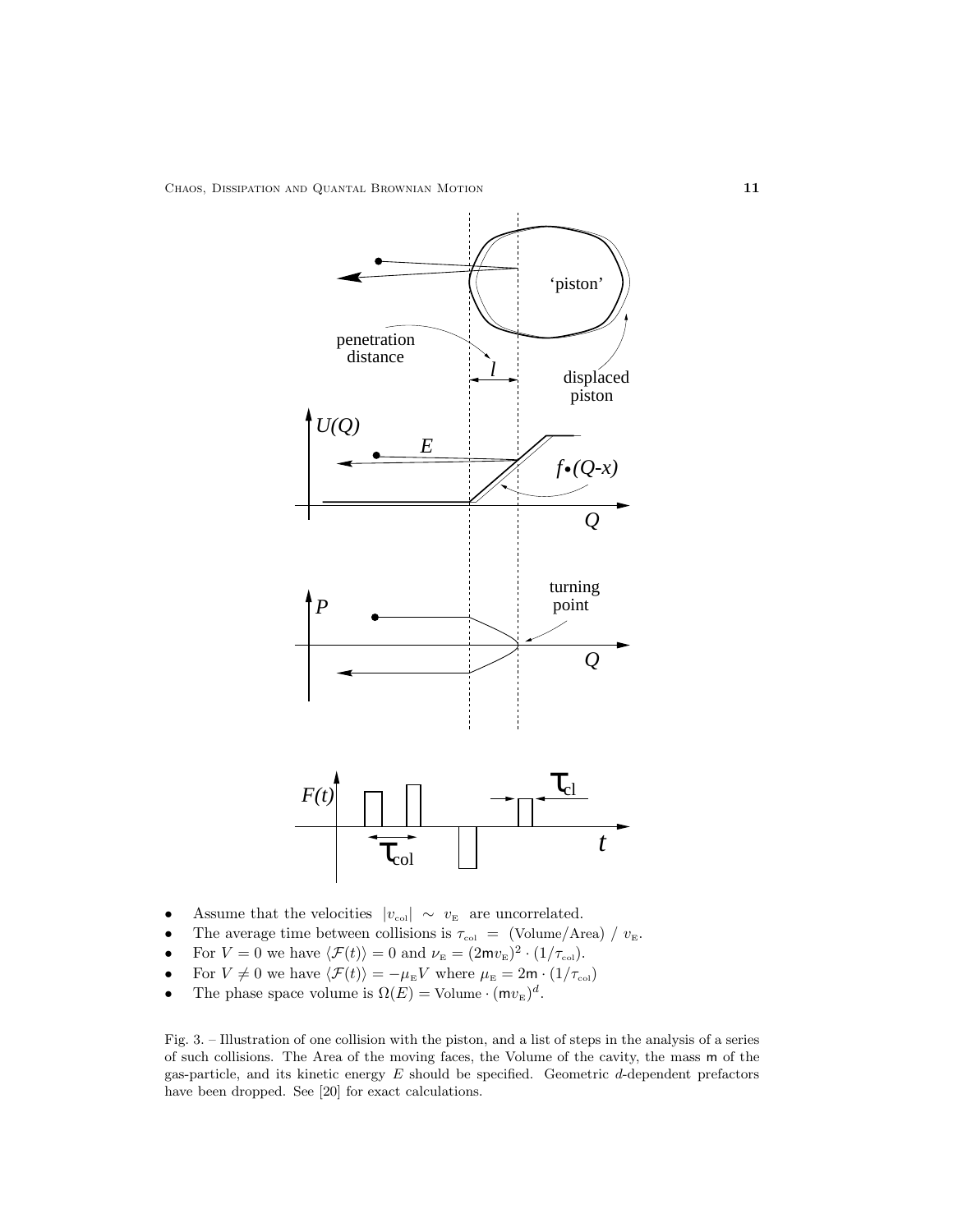

Fig. 4. – Illustration of the various time scales involved in constructing either classical, semiclassical or perturbation theory of dissipation. We use the notation  $\tau_{\text{SC}} = \delta x_{\text{SC}}/V$ . The accompanying table summarizes the associated requirements for the applicability of each of those theories. Note that the quantum mechanical definitions of slowness and of fastness are not complementary. In any case, slowness in the classical sense is always assumed.

Therefore, the quantum mechanical definition of slowness ( $\tau_{\text{cl}} \ll t_{\text{prt}}$ ) is much more restrictive than the classical requirement ( $\tau_{\text{cl}} \ll t_{\text{frc}}$ ). In the regime where perturbation theory fails we have to use a non-perturbative theory. In particular we are going to find the sufficient conditions for having detailed quantal-classical correspondence (QCC) using semiclassical considerations.

#### 12. – The transition probability kernel

In order to go smoothly from the classical theory to the quantum mechanical theory it is essential to use proper notations. From now on we shall use the variable  $n = \Omega(E)$ instead of E. Given x, the energy surface that corresponds to a phase-space volume  $n$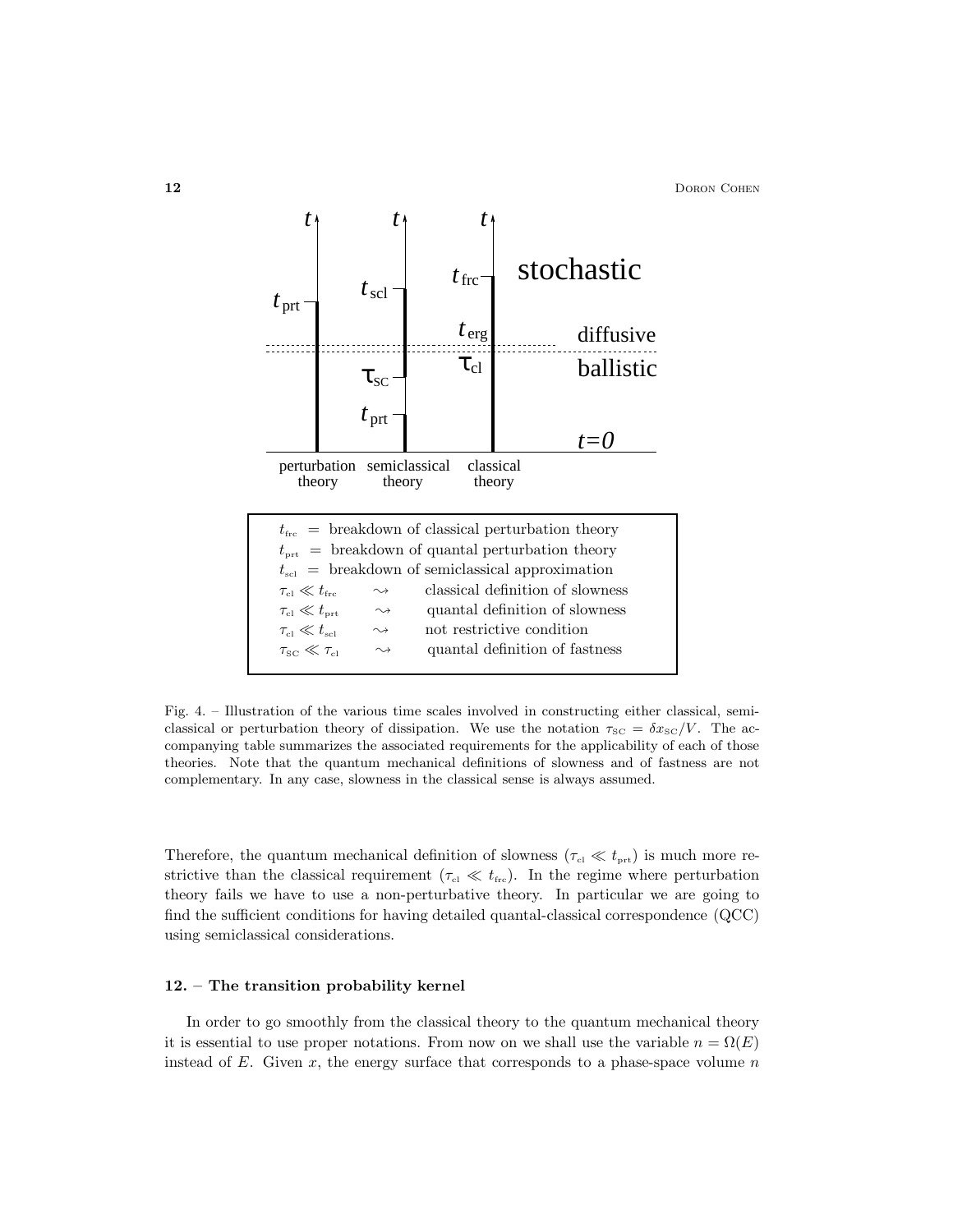CHAOS, DISSIPATION AND QUANTAL BROWNIAN MOTION 13

will be denoted by:

(40) 
$$
|n(x)\rangle = \{(Q, P)| \mathcal{H}(Q, P; x) = E_n \}
$$

where  $E_n$  is the corresponding energy. The microcanonical distribution which is supported by  $|n(x)\rangle$  will be denoted by  $\rho_{n,x}(Q, P)$ . Upon quantization the variable n becomes a level-index, and  $\rho_{n,x}(Q, P)$  should be interpreted as the Wigner function that corresponds to the eigenstate  $|n(x)\rangle$ . With these definitions we can address the quantum mechanical theory and the classical theory simultaneously. We shall use from now on an admixture of classical and quantum-mechanical jargon. This should not cause any confusion.

The transition probability kernel  $P_t(n|m)$  is the projection of the evolving state on the instantaneous set of energy surfaces. It is also possible to define a parametric kernel  $P(n|m)$ . See illustrations in Fig.5. The definitions are:

(41) 
$$
P_t(n|m) = \text{trace}( \rho_{n,x(t)} \mathcal{U}(t) \rho_{m,x(0)} )
$$

(42) 
$$
P(n|m) = \text{trace}(\rho_{n,x(t)} \rho_{m,x(0)})
$$

The phase-space propagator is denoted by  $\mathcal{U}(t)$ . The parametric kernel  $P(n|m)$  depends on the displacement  $\delta x$  but not on the actual time that it takes to realize this displacement. The trace operation is just a  $dQdP$  integral over phase-space.

Before we go to the quantum mechanical analysis, let us summarize the classical scenario. The classical sudden approximation is

(43) 
$$
P_t(n|m) \approx P(n|m) \quad \text{for } t \ll \tau_{\text{cl}}
$$

For longer times we have the classical adiabatic approximation, or more precisely we have diffusive spreading:

(44) 
$$
P_t(n|m) \approx \text{Gaussian}(n-m) \quad \text{for } \tau_{cl} \ll t \ll t_{\text{frc}}
$$

For  $t \gg t_{\text{frc}}$  the kernel  $P_t(n|m)$  is no-longer a narrow Gaussian that is centered around  $n = m$ . However, we can argue [17, 20] that its profile can be obtained as the solution of a stochastic diffusion equation (see Sec.9).

The kernel  $P(n|m)$  reflects the parametric correlations between two sets of energy surfaces. Consequently Non-Gaussian features may manifest themselves. An important special non-Gaussian feature is encountered in many specific examples where  $x$  affects only a tiny portion of the energy surface (Fig.5). In the 'piston' example this is the case because  $(\partial \mathcal{H}/\partial x) = 0$  unless Q is near the face of the piston. Consequently  $P(n|m)$  has a  $\delta$ -singularity for  $n = m$ .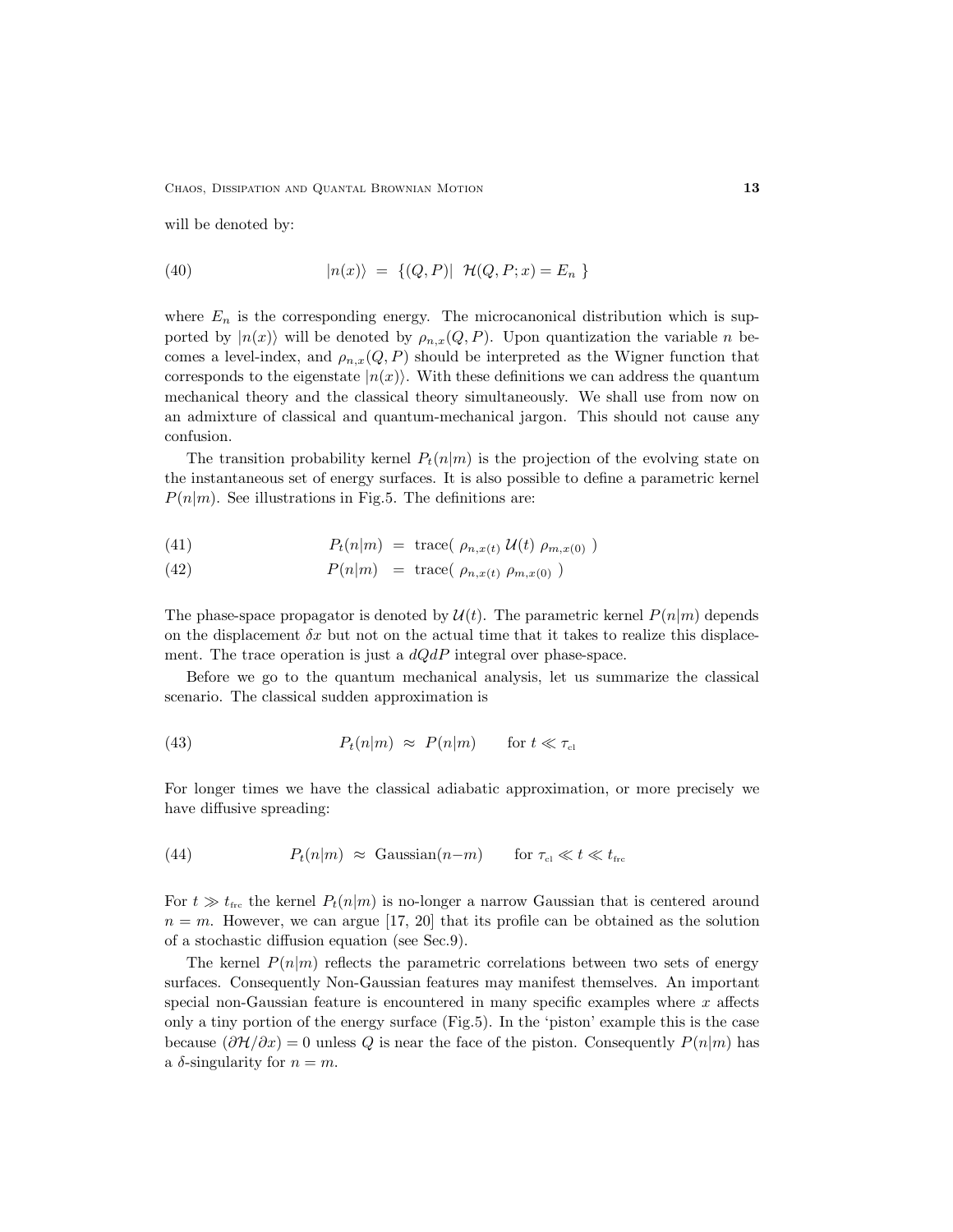14 DORON COHEN



Fig. 5. – Upper Left: Phase space illustration of the initial and of the instantaneous set of parametric energy surfaces; Plot of the associated  $P(n|m)$ , where the classical behavior is indicate by the black lines, and the quantum-mechanical behavior is represented by the grey filling. Detailed QCC is assumed. In the quantum-mechanical case classical sharp-cutoffs are being smeared. Upper Right: Illustration of a typical non-generic feature. In the quantum-mechanical case the classical delta-singularity is being smeared. Lower Right: The same non-generic feature manifests itself in the 'piston' example. Lower Left: In the perturbative case there is no detailed QCC. The kernel is characterized by a core-tail structure. The tail is limited by the bandwidth of the coupling matrix-elements. If  $\delta x$  is sufficiently small the core is just a Kronecker's delta.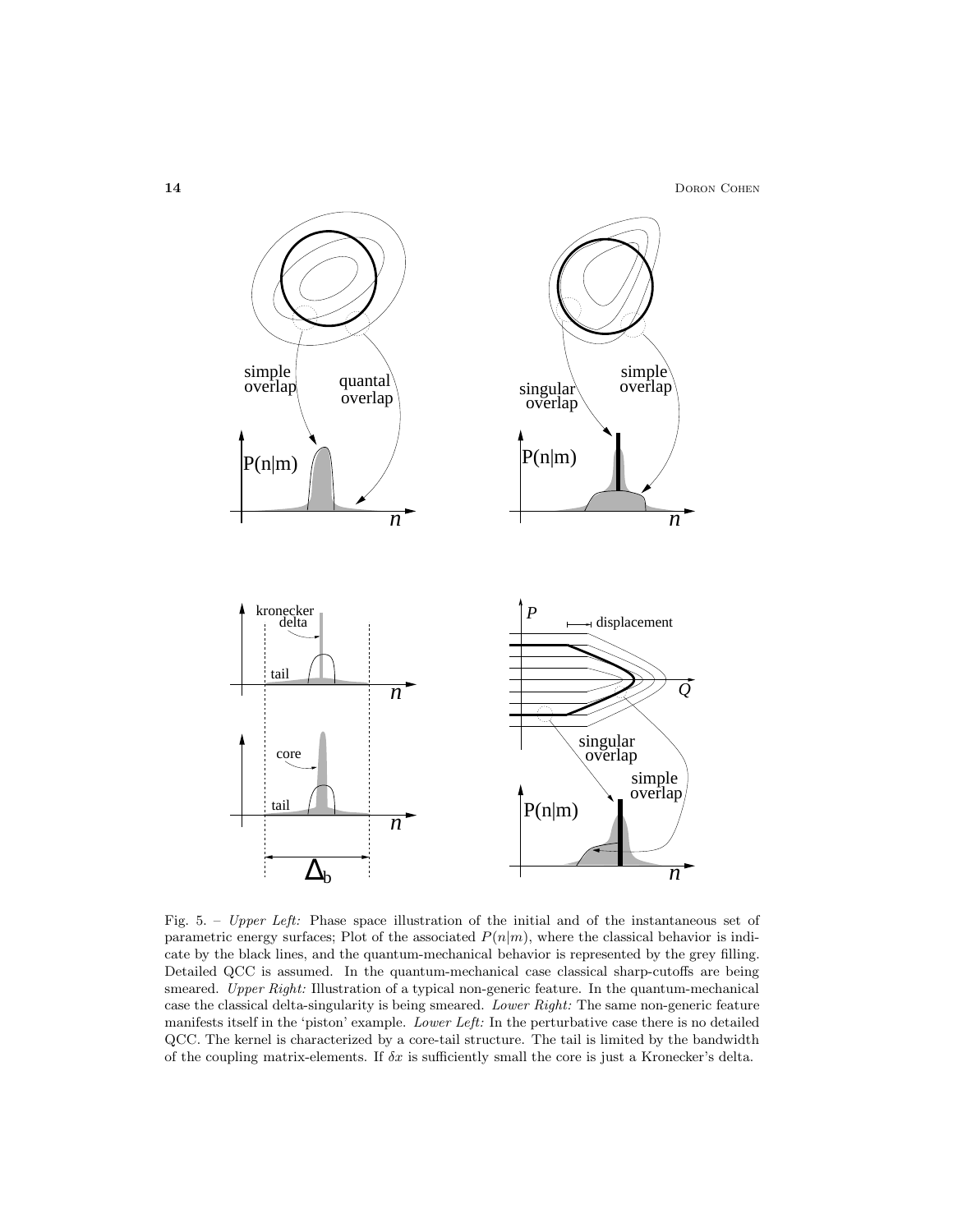CHAOS, DISSIPATION AND QUANTAL BROWNIAN MOTION 15

#### 13. – Limitations on quantal-classical correspondence (QCC)

The main objects of our discussion are the transition probability kernel  $P_t(n|m)$  and the parametric kernel  $P(n|m)$  which have been introduced in the previous section. We refer now to Equations (41) and (42). In the classical context  $\rho_{n,x}(Q, P)$  is defined as the microcanonical distribution that is supported by the energy-surface  $\mathcal{H}(Q, P; x(t)) = E_n$ . The energy  $E_n$  corresponds to the phase-space volume  $n=\Omega(E)$ . In the QM context  $\rho_{n,x}(Q, P)$  is defined as the Wigner-function that represents the energy-eigenstate  $|n(x)\rangle$ . The phase-space propagator is denoted symbolically by  $\mathcal{U}(t)$ . In the classical case it simply re-positions points in phase-space. In the QM case it has a more complicated structure. It is convenient to measure phase-space volume  $(n=\Omega(E))$  in units of  $(2\pi\hbar)^d$ where  $d$  is the number of degrees of freedom. This way we can obtain a 'classical approximation' for the QM kernel, simply by making  $n$  and  $m$  integer variables. If the 'classical approximation' is similar to the QM kernel, then we say that there is detailed QCC. If only the second-moment is similar, then we say that there is restricted QCC. In the present section we are going to discuss the conditions for having detailed QCC, using simple semiclassical considerations.

Wigner function  $\rho_{n,x}(Q, P)$ , unlike its classical microcanonical analog, has a nontrivial transverse structure. For a curved energy surface the transverse profile looks like Airy function and it is characterized by a width [22]

(45) 
$$
\Delta_{\rm SC} = \left(\varepsilon_{\rm cl} \left(\frac{\hbar}{\tau_{\rm cl}}\right)^2\right)^{1/3}
$$

where  $\varepsilon_{\text{cl}}$  is a classical energy scale. For the 'piston' example  $\varepsilon_{\text{cl}} = E$  is the kinetic energy of the gas particle. In the next paragraph we discuss the conditions for having detailed QCC in the computation of the parametric kernel  $P(n|m)$ . Then we discuss the further restrictions on QCC, that are associated with the actual kernel  $P_t(n|m)$ .

Given a parametric change  $\delta x$  we can define a classical energy scale  $\delta E_{\rm cl} \propto \delta x$  via (31). This parametric energy scale characterizes the transverse distance between the intersecting energy-surfaces  $|m(x)\rangle$  and  $|n(x+\delta x)\rangle$ . In the generic case, it should be legitimate to neglect the transverse profile of Wigner function provided  $\delta E_{\text{cl}} \gg \Delta_{\text{SC}}$ . This condition can be cast into the form  $\delta x \gg \delta x_{\rm SC}$  where

(46) 
$$
\delta x_{\rm SC} = \frac{\Delta_{\rm SC}}{\sqrt{\nu_{\rm E}^{\rm cl}/\tau_{\rm cl}}} \propto \hbar^{2/3}
$$

Another important parametric scale is defined in a similar fashion: We shall see that it is not legitimate to ignore the transverse profile of Wigner function if  $\delta E_{\rm cl} < \Delta_b$ . This latter condition can be cast into the form  $\delta x \ll \delta x_{\text{prt}}$  where

(47) 
$$
\delta x_{\text{prt}} = \frac{\Delta_b}{\sqrt{\nu_{\text{E}}^{\text{cl}}/\tau_{\text{cl}}}} = \frac{\hbar}{\sqrt{\nu_{\text{E}}^{\text{cl}}\tau_{\text{cl}}}}
$$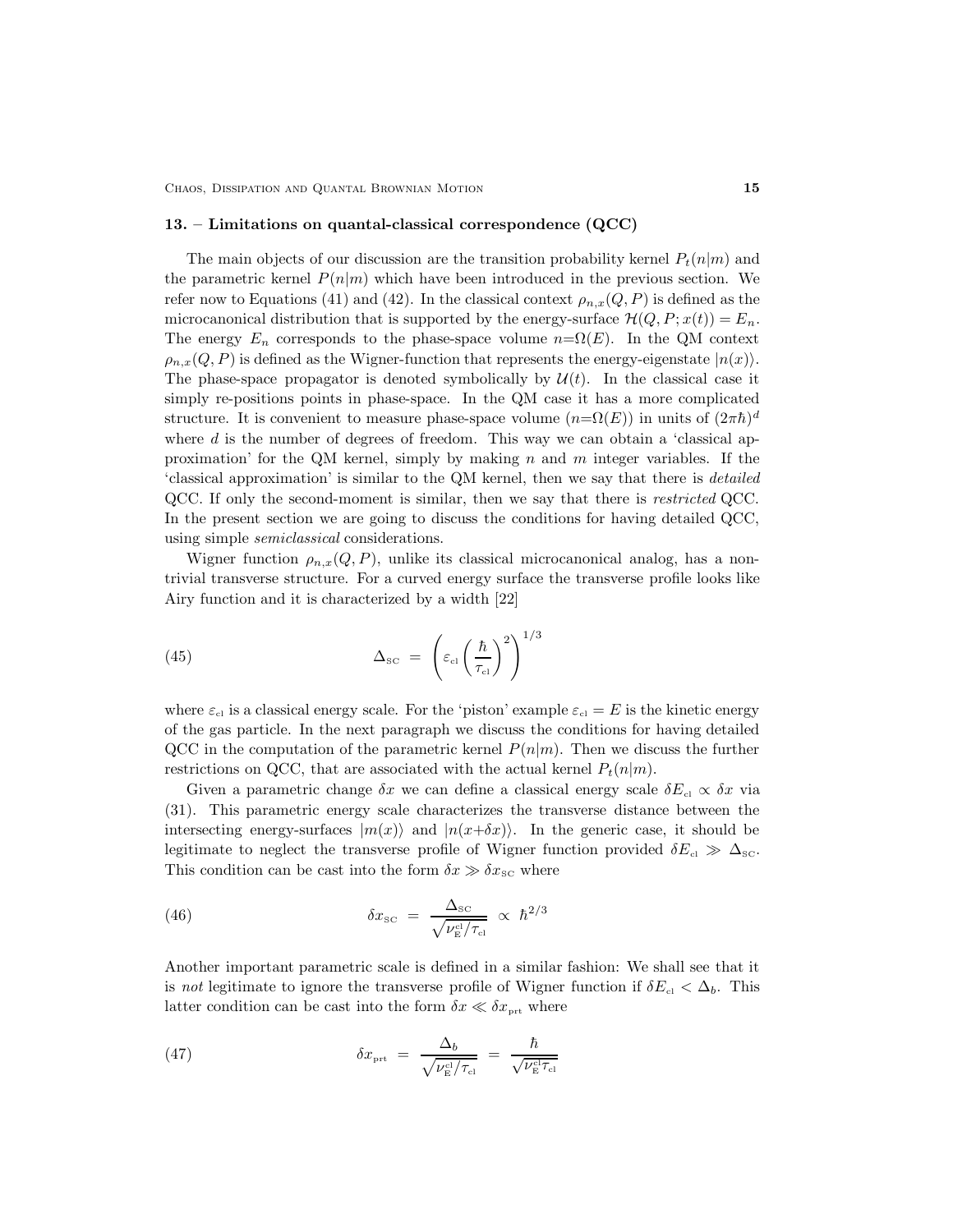Typically the two parametric scales are well separated  $(\delta x_{\text{prt}} \ll \delta x_{\text{SC}})$ . If we have  $\delta x \ll$  $\delta x_{\text{prt}}$  then the parametric kernel  $P(n|m)$  is characterized by a perturbative core-tail structure which is illustrated in Fig.5 and further discussed in the next sections. We do not have a theory for the intermediate parametric regime  $\delta x_{\text{prt}} \ll \delta x \ll \delta x_{\text{prt}}$ . But for  $\delta x \gg \delta x_{\rm SC}$  we can argue that there is a detailed QCC between the quantal kernel and the classical kernel. Obviously, 'detailed QCC' does not mean complete similarity. The classical kernel is typically characterized by various non-Gaussian features, such as sharp cutoffs, delta-singularities and cusps. These features are expected to be smeared in the quantum-mechanical case.

We turn now to discuss the actual transition probability kernel  $P_t(n|m)$ . Here we encounter a new restriction on detailed QCC: The evolving surface  $\mathcal{U}(t)|m\rangle$  becomes more and more convoluted as a function of time. This is because of the mixing behavior that characterizes chaotic dynamics. For  $t > t_{\text{sel}}$  the intersections with a given instantaneous energy surface  $|n\rangle$  become very dense, and associated quantum-mechanical features can no longer be ignored. The time scale  $t_{\rm scl}$  can be related to the failure of the stationary phase approximation [23].

The breaktime scale  $t_{\rm sc}$  of the semiclassical theory is analogous to the breaktime scale  $t_{\text{prt}}$  of perturbation theory, as well as to the breaktime scale  $t_{\text{frc}}$  of the classical theory. In order to establish the crossover from ballistic to diffusive energy spreading using QCC considerations we should satisfy the condition  $\tau_{\rm cl} \ll t_{\rm scl}$ . This velocity-independent condition is not very restrictive. On the other hand we should also satisfy the condition  $\delta x \gg \delta x_{\rm sc}$ , with  $\delta x = V \tau_{\rm cl}$ . The latter condition implies that the applicability of the QCC considerations is restricted to relatively fast velocities. We can define:

(48) 
$$
v_{\rm sc} =
$$
 scaled velocity  $= \sqrt{D_{\rm E} \tau_{\rm cl}} / \Delta_{\rm sc}$ 

If  $v_{\rm sc} \gg 1$  then the classical approximation is applicable in order to analyze the crossover from ballistic to diffusive energy spreading.

#### 14. – The parametric evolution of  $P(n|m)$

Detailed QCC between the quantal  $P(n|m)$  and the classical  $P(n|m)$  is not guaranteed if  $\delta x < \delta x_{\rm sc}$ . For sufficiently small parametric change  $\delta x$ , perturbation theory becomes a useful tool for the analysis of this kernel. A detailed formulation of perturbation theory is postponed to later sections. Here we are going to sketch the main observations. We are going to argue that for small  $\delta x$  there is no *detailed* QCC between the quantal and the classical kernels, but there is still *restricted* QCC that pertains to the second moment of the distribution. Only for large enough  $\delta x$  we get detailed QCC. These observations are easily extended to the case of  $P_t(n|m)$  in the next section.

For extremely small  $\delta x$  the parametric kernel  $P(n|m)$  has a standard "first-order" perturbative structure, namely:

(49) 
$$
P(n|m) \approx \delta_{nm} + \text{Tail}(n-m) \quad \text{for } \delta x \ll \delta x_c^{\text{qm}}
$$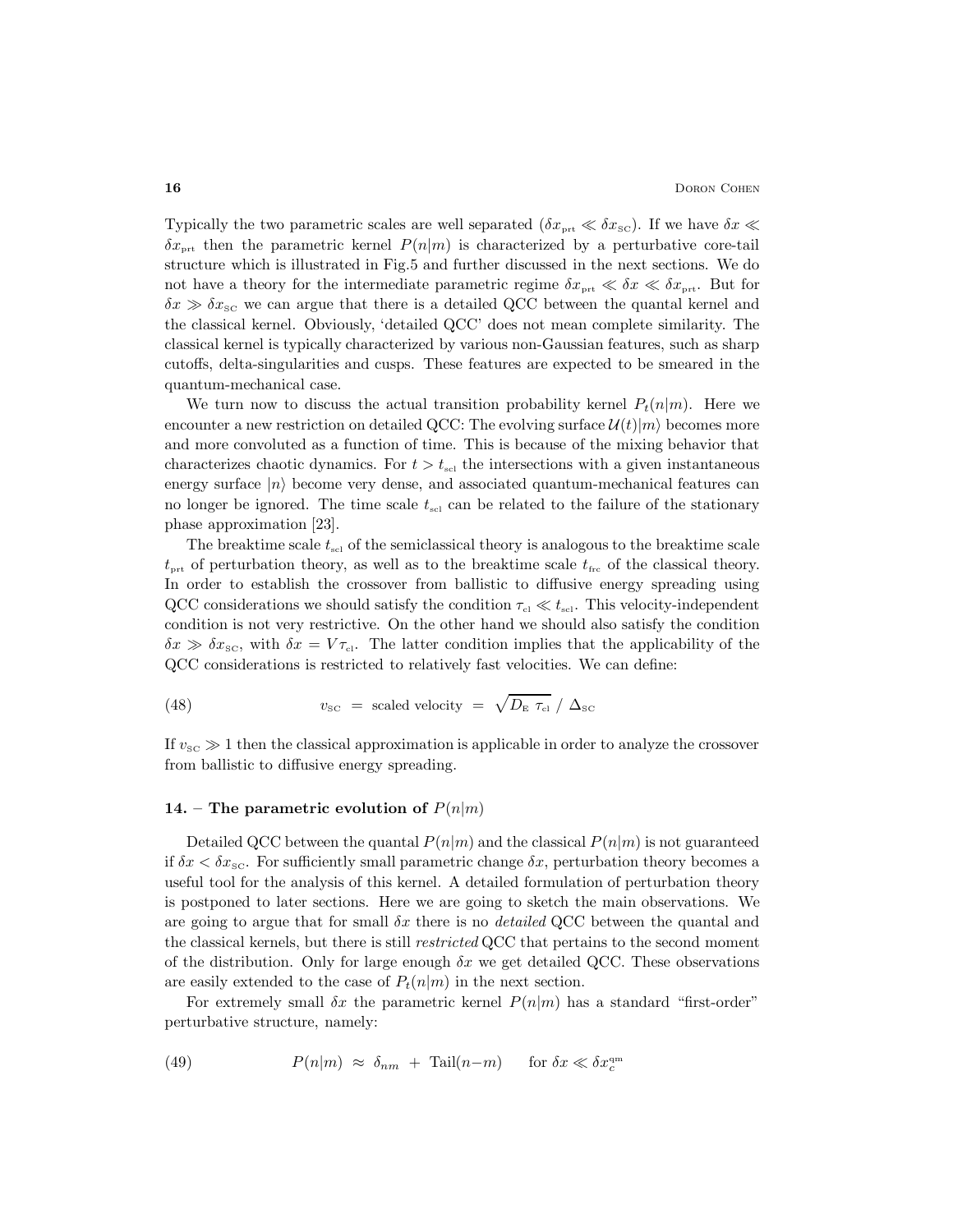where  $\delta x_c^{\text{qm}}$  is defined as parametric change that is needed in order to mix neighboring levels. For larger values of  $\delta x$  neighbor levels are mixed non-perturbatively and consequently we have a more complicated spreading profile:

(50) 
$$
P(n|m) \approx \text{Core}(n-m) + \text{Tail}(n-m) \quad \text{for } \delta x \ll \delta x_{\text{prt}}
$$

In the perturbative regime ( $\delta x \ll \delta x_{\text{prt}}$ ) the second moment of  $P(n|m)$  is generically dominated by the 'tail'. It turns out that the quantum-mechanical expression for the second-moment is classical look-alike, and consequently *restricted* QCC is satisfied. The core of the quantal  $P(n|m)$  is of non-perturbative nature. The core is the component that is expected to become similar (eventually) to the classical  $P(n|m)$ . A large perturbation  $\delta x \gg \delta x_{\text{prt}}$  makes the core spill over the perturbative tail. If we have also  $\delta x \gg \delta x_{\text{SC}}$ , then we can rely on detailed QCC in order to estimate  $P(n|m)$ .

For the piston example we can easily get estimates for the various scales involved. These are expressible in terms of De-Broglie wavelength  $\lambda_{\rm E} = 2\pi\hbar/(m v_{\rm E})$  where m and  $v<sub>E</sub>$  are defined as in Section 10. The displacement which is needed in order to mix neighboring levels, and the displacement which is needed in order to mix core and tail, are respectively:

(51) 
$$
\delta x_c^{\rm qm} \approx (\lambda_{\rm E}^{d+1} / \text{Area})^{1/2} \ll \lambda_{\rm E}
$$

(52) 
$$
\delta x_{\text{prt}} \approx (\tau_{\text{col}}/\tau_{\text{cl}})^{1/2} \lambda_{\text{E}} \gg \lambda_{\text{E}}
$$

We have, in the generic case as well as in the case of the 'piston', the hierarchy  $\delta x_c^{\rm qm} \ll$  $\delta x_{\text{prt}} \ll \delta x_{\text{sc}}$ . Thus there is a 'gap' between the perturbative regime  $(\delta x \ll \delta x_{\text{prt}})$  and the semiclassical regime  $(\delta x \gg \delta x_{\rm sc})$ .

## 15. – The time evolution of  $P_t(n|m)$

The dynamical evolution of  $P_t(n|m)$  is related to the associated parametric evolution of  $P(n|m)$ . We can define a perturbative time scale  $t_{\text{prt}}$  which is analogous to  $\delta x_{\text{prt}}$ . For  $t \ll t_{\text{prt}}$  the kernel  $P_t(n|m)$  is characterized by a core-tail structure that can be analyzed using perturbation theory. In particular we can determine the second moment of the energy distribution, and we can establish *restricted* QCC. If the second moment for the core-tail structure is proportional to  $t^2$ , we shall say that there is a ballistic-like behavior. If it is proportional to  $t$ , we shall say that there is a diffusive-like behavior. In both cases the actual energy distribution is not classical-like, and therefore the term 'ballistic' and 'diffusive' should be used with care. We are going now to give a brief overview of the various scenarios in the time evolution of  $P_t(n|m)$ . These are illustrated in Fig.6. In later sections we give a detailed account of the theory.

For slow velocities such that  $\tau_{\rm cl} \ll t_{\rm pt} \ll t_{\rm H}$ , there is a crossover from ballistic-like spreading to diffusive-like spreading at  $t \sim \tau_{\text{cl}}$ . In spite of the lack of detailed QCC there is still restricted QCC as far as this ballistic-diffusive crossover is concerned. The breakdown of perturbation theory before the Heisenberg time  $(t_{\text{prt}} \ll t_{\text{H}})$  implies that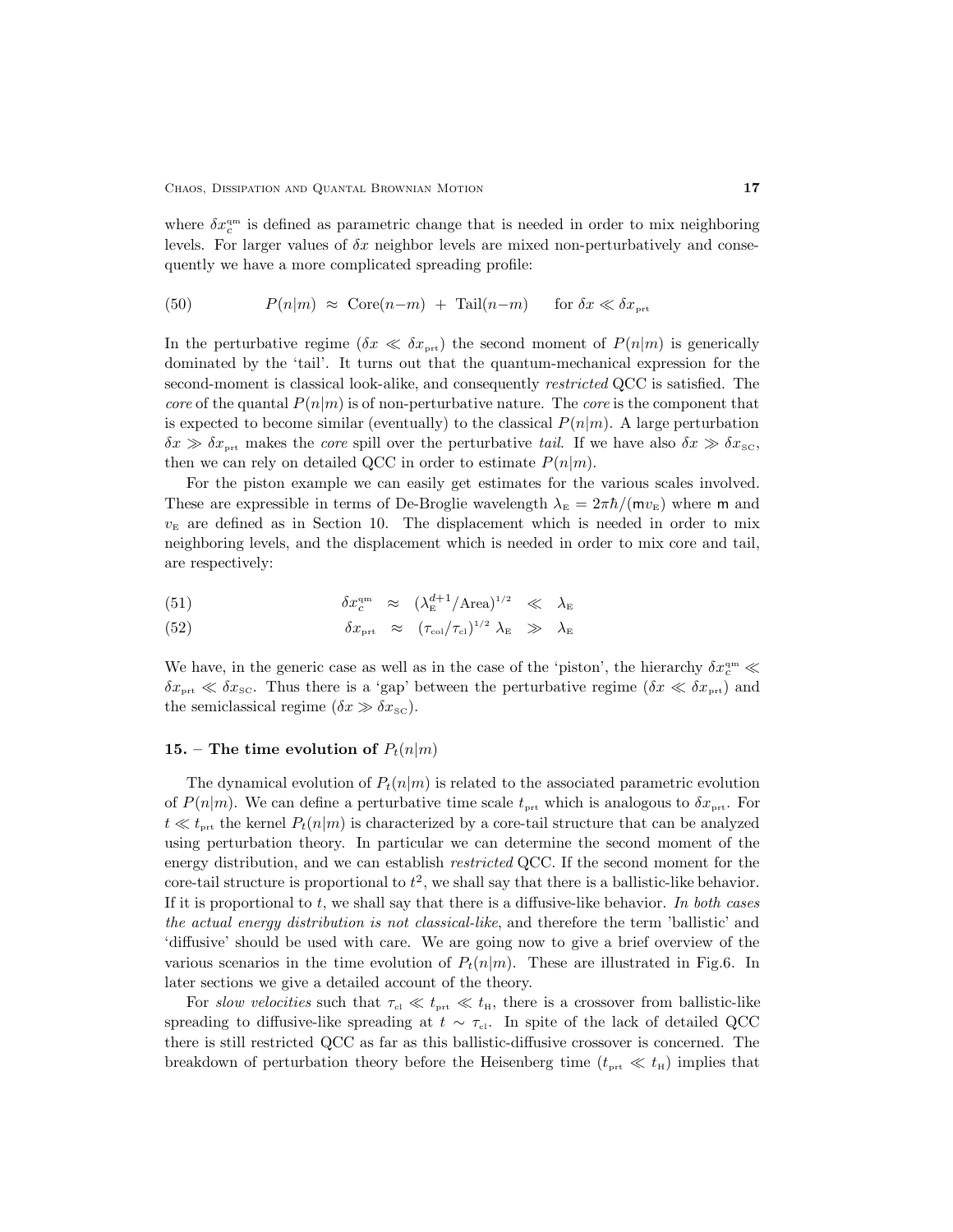

Fig. 6. – The various crossovers in the time evolution of  $P_t(n|m)$ . The vertical axis is  $x(t) = Vt$ . The parametric scales  $\delta x_c^{\text{qm}}$  and  $\delta x_{\text{prt}}$  are indicted by horizontal lines. The horizontal axis is the velocity  $V$ . It is divided by vertical dashed lines to various velocity regimes. In each velocity regime there is a different dynamical route. The various crossovers are explained in the text and the various symbols are easily associated with having either Gaussian or some non-Gaussian spreading profile. In particular the perturbative spreading profile is either with or without non-trivial core, and its tail is either band-limited or resonance-limited.

there is a second crossover at  $t \sim t_{\text{prt}}$  from a diffusive-like spreading to a genuine diffusive behavior.

extremely slow velocities are defined by the the inequality  $t_{\rm H} \ll t_{\rm prt}$ . This inequality implies that there are quantum-mechanical recurrences before the expected crossover from diffusive-like spreading to genuine-diffusion. This is the quantum-mechanical adiabatic regime. In the  $t \to \infty$  limit Landau-Zener transitions dominate the energy spreading, and consequently neither detailed nor restricted QCC is a-priori expected [15].

For fast velocities we have  $t_{\text{prt}} \ll \tau_{\text{cl}}$ . There is a crossover at  $t \sim t_{\text{prt}}$  from ballisticlike spreading to a genuine ballistic behavior, and at  $t \sim \tau_{\text{cl}}$  there is a second crossover from genuine-ballistic to genuine-diffusive spreading. The description of this classicaltype crossover is out-of-reach for perturbation theory, but we can use the semiclassical picture instead. Note that the semiclassical definition of 'fastness' and the perturbative definition of 'slowness' imply that there is a 'gap' between the corresponding regimes. However, the interpolation is smooth, and therefore for simple systems surprises are not expected.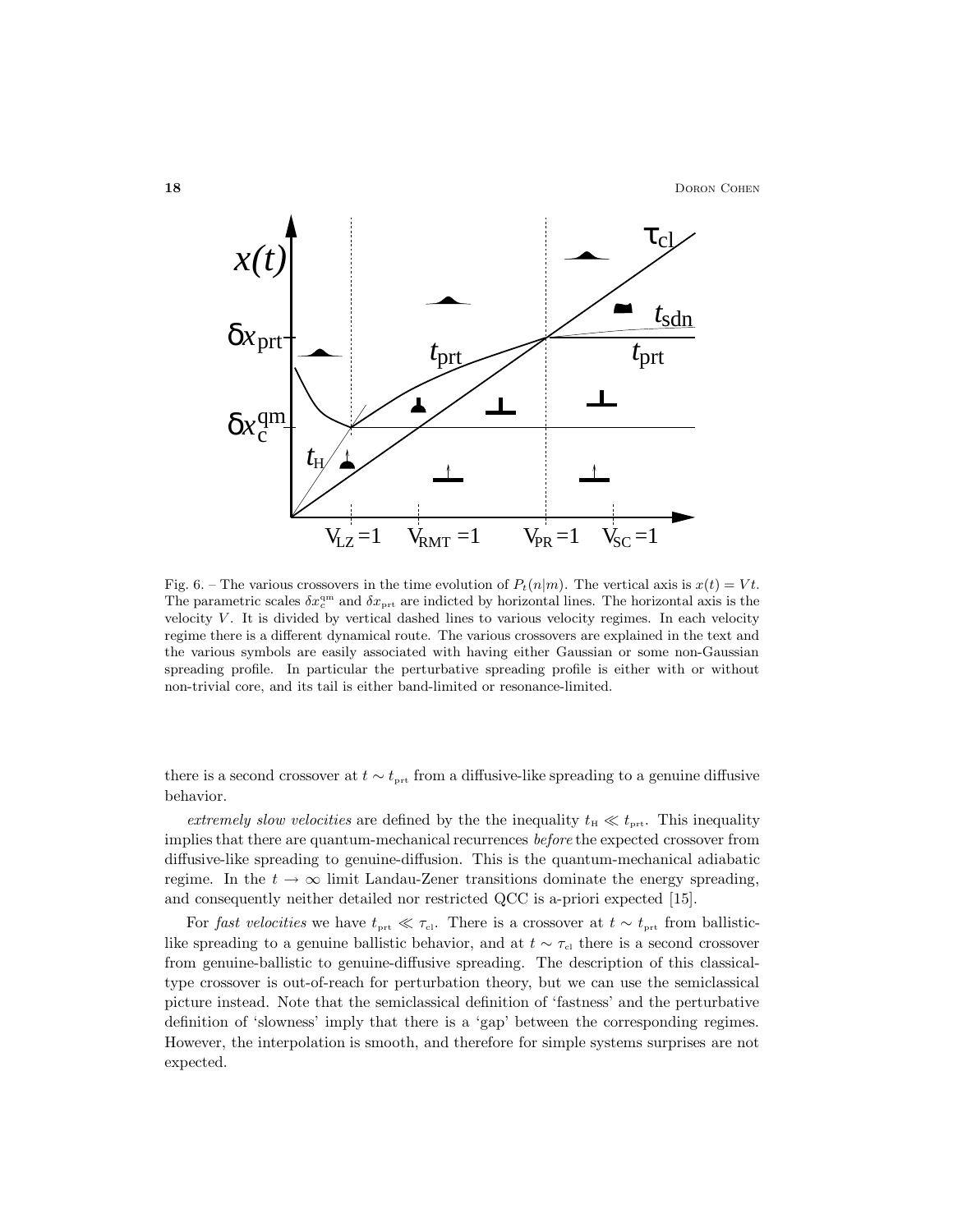CHAOS, DISSIPATION AND QUANTAL BROWNIAN MOTION 19

#### 16. – Linear response theory

The classical derivation in Section 8 applies also in the quantum-mechanical case provided  $\mathcal{F}(t)$  is treated as an operator. This is known as 'linear response theory', and the expression for  $D<sub>E</sub>$  is essentially the 'Kubo-Greenwood' formula. Obviously the restriction  $t \ll t_{\text{frc}}$  is replaced by the more restrictive condition  $t \ll t_{\text{prt}}$ , which will be discussed later. For the purpose of concise presentation, the formula for the energy spreading can be written as follows:

(53) 
$$
\delta E^2 = V^2 \int_0^t \int_0^t C_E(t_2 - t_1) dt_1 dt_2 = V^2 t \int_{-\infty}^{+\infty} \frac{d\omega}{2\pi} \tilde{C}_E(\omega) \tilde{F}_t(\omega)
$$

(54) where 
$$
\tilde{F}_t(\omega) = t \cdot (\text{sinc}(\omega t/2))^2
$$

The power spectrum of the classical fluctuations looks like white noise. It satisfies  $\tilde{C}_{E}(\omega) \approx \nu_{E}$  for  $|\omega| < 1/\tau_{c1}$  and decays to zero outside of this regime. Thus, still considering the classical case, for  $t \ll \tau_{\text{cl}}$  we can make the replacement  $\tilde{F}_t(\omega) \to t$ , and we obtain the ballistic result  $\delta E^2 = C_E(0) \cdot (Vt)^2$ , while for  $t \gg \tau_{cl}$  we can make the replacement  $\tilde{F}_t(\omega) \to 2\pi \delta(\omega)$ , and we get then the diffusive behavior  $\delta E^2 = \nu_{\rm E} V^2 t$ . Now we turn to the quantum-mechanical case. The power-spectrum of the quantum-mechanical fluctuations is given by the formula

(55) 
$$
\tilde{C}_{E}(\omega) = \sum_{n}^{\prime} \left| \left( \frac{\partial \mathcal{H}}{\partial x} \right)_{nm} \right|^{2} 2\pi \delta \left( \omega - \frac{E_{n} - E_{m}}{\hbar} \right)
$$

Semiclassical reasoning [24] applied to (55) leads to the immediate conclusion that energy levels are coupled by matrix elements provided  $|E_n - E_m| < \Delta_b$  where

(56) 
$$
\Delta_b = \frac{\hbar}{\tau_{\text{cl}}} = \text{band width}
$$

The discrete nature of the power spectrum is of no significance as long as  $t \ll t_{\text{H}}$ . Therefore we have a crossover from ballistic to diffusive behavior as in the classical case. On the other hand, if  $t \geq t_H$  we have  $\delta E^2 \sim$  const. This is due to *quantum-mechanical* recurrences [18]. We shall argue that the latter result is valid only for extremely slow *velocities*, for which  $t_{\rm H} \ll t_{\rm prt}$ , and provided Landau-Zener transitions are ignored. This is the quantum-mechanical adiabatic regime. For non extremely slow velocities we have  $t_{\rm H} \gg t_{\rm prt}$ , and consequently there is a second crossover at  $t = t_{\rm prt}$  from diffusive-like behavior to genuine diffusion. In the latter case there are no recurrences, and QCC holds also for  $t > t<sub>H</sub>$ .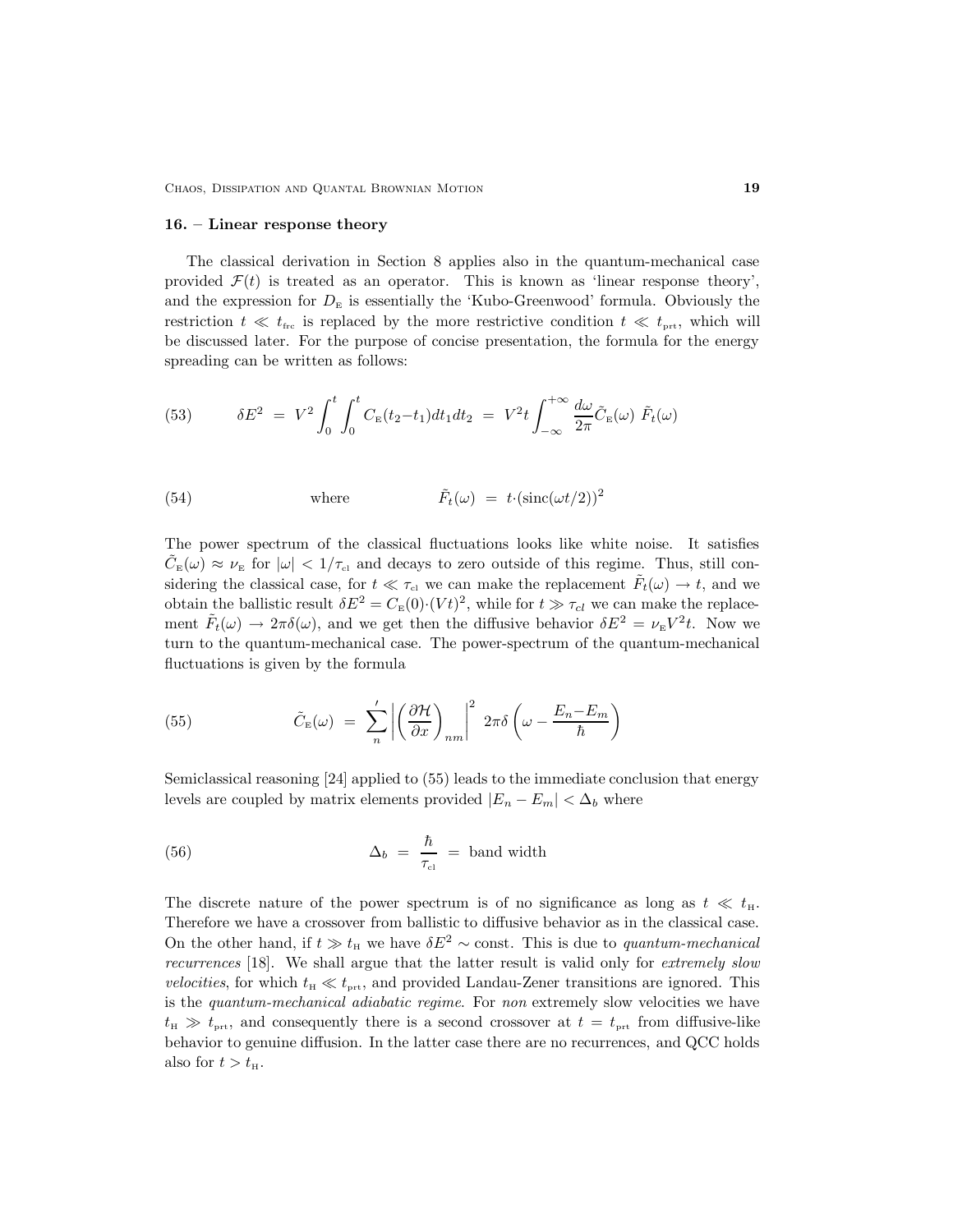#### 17. – Actual and Parametric Dynamics

The simplicity of linear response theory is lost once we try to formulate a controlled version of it. Therefore it is better to use a more conventional approach and to view the energy spreading as arising from *transitions between energy levels*. The transition probability kernel and the parametric kernel can be written using standard Dirac notations as follows:

(57) 
$$
P_t(n|m) = |\mathbf{U}_{nm}(t)|^2 = |\langle n(x(t))|\mathbf{U}(t)|m(0)\rangle|^2
$$

(58) 
$$
P(n|m) = |\mathbf{T}_{nm}(x)|^2 = |\langle n(x)|m(0)\rangle|^2
$$

The evolution matrix  $U_{nm}(t)$  can be obtained by solving the Schroedinger equation

(59) 
$$
\frac{da_n}{dt} = -\frac{i}{\hbar}E_n a_n - \frac{i}{\hbar}\sum_m \mathbf{W}_{nm}(x(t)) a_m
$$

(60) where 
$$
\mathbf{W}_{nm} = i \frac{\hbar \dot{x}}{E_n - E_m} \left\langle n \left| \frac{\partial \mathcal{H}}{\partial x} \right| m \right\rangle
$$

The derivation of (59) follows standard procedure [20]. The transformation matrix  $\mathbf{T}_{nm}$ can be obtained by considering the same equation with the first term on the right hand side omitted. We shall refer to  $\mathbf{T}_{nm}(x(t))$  as describing the parametric dynamics (PD), while  $U_{nm}(t)$  describes the actual dynamics (AD). For PD the velocity  $\dot{x} = V$  plays no role, and it can be scaled out from the above equation. Consequently, for PD, parametric scales and temporal scales are trivially related via the scaling transformation  $\delta x = V \tau$ . For short times, as long as the energy differences between the participating levels are not yet resolved, the AD coincided with the PD. This is the quantum-mechanical sudden approximation, which we are going to further discuss later on.

The generic parameters that appear in the quantum-mechanical theory are summarized in Table I. The specification of the mean level spacing  $\Delta$  is not dynamically significant as long as  $t \ll t_{\rm H}$ . Longer times are required in order to resolve individual energy levels. Thus we come to the conclusion that in the time regime  $t < t<sub>H</sub>$  there is a single generic dimensionless parameter, namely  $v_{PR}$ , that controls QCC. We shall see that the quantum mechanical definition of slowness, namely  $\tau_{\rm cl} \ll t_{\rm prt}$ , can be cast into the form  $v_{PR} \ll 1$ . On the other hand in the classical limit we have  $v_{PR} \gg v_{SC} \gg 1$ . Thus the dimensionless parameter  $v_{PR}$  marks a border between two regimes where different considerations are required in order to establish QCC.

## 18. – Perturbation theory

We can use Equation (59) as a starting point for a conventional first-order perturbation theory. For short times, such that  $P_t(m|m) \sim 1$ , the transition probability from level m to level n is determined by the coupling strength  $|\mathbf{W}_{nm}|^2$ , by the energy difference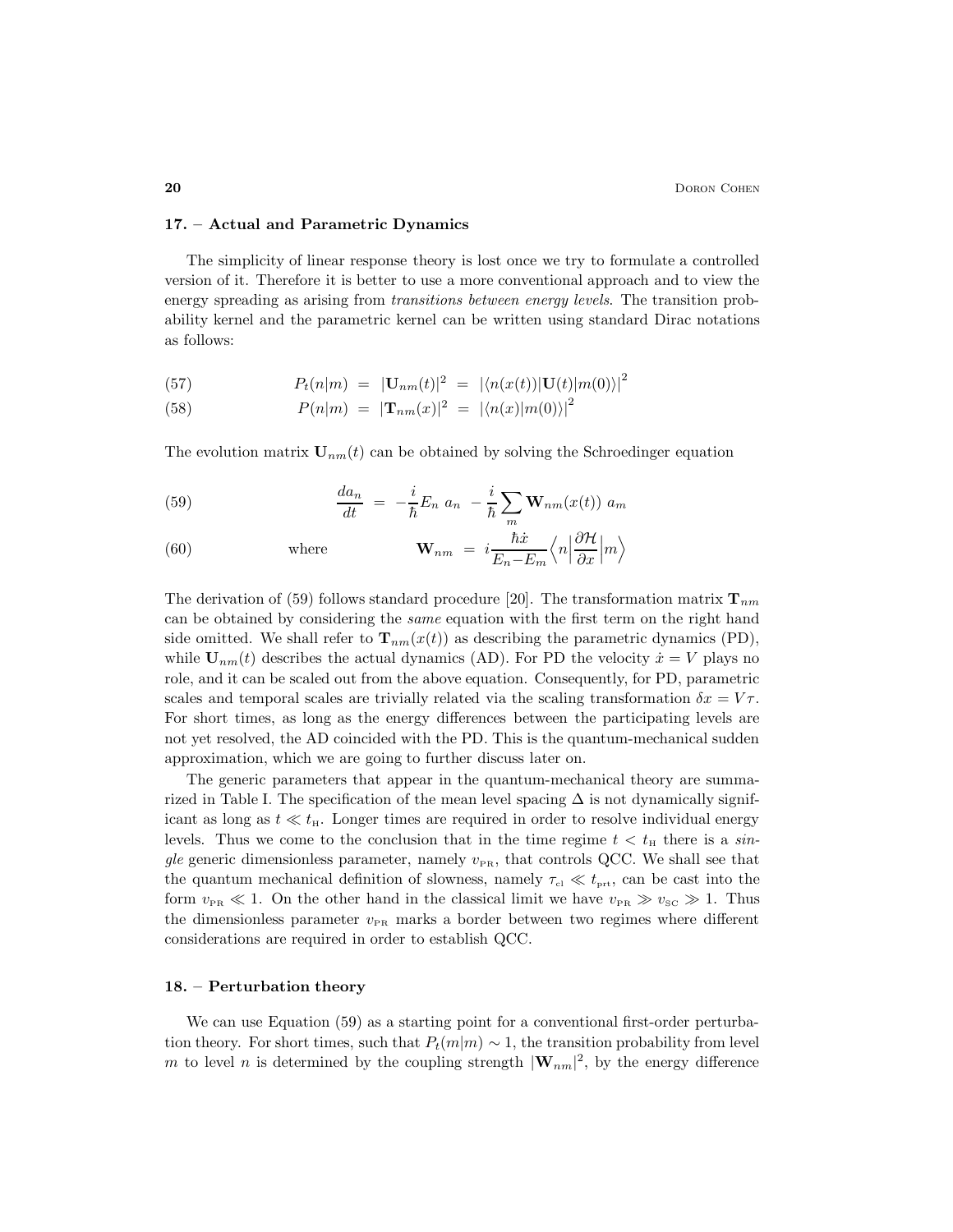Classical Parameters:  $\tau_{\text{cl}}$  = correlation time  $D_{\scriptscriptstyle\rm E}$ 1  $\frac{1}{2}$   $\nu_{\rm E}$   $V^2$ Quantum-Mechanical Parameters:  $\Delta_b$  = band width  $\Delta$  = level spacing Primary Dimensionless Parameters:  $v_{\text{PR}}$  = scaled velocity =  $\sqrt{D_{\text{E}} \tau_{\text{el}}} / \Delta_b$  $b$  = scaled band width =  $\Delta_b / \Delta$ Secondary Dimensionless Parameters:  $v_{\textrm{\tiny{RMT}}}$  =  $b$  $v_{\textrm{\tiny PR}}$  =  $\tau_{\textrm{\tiny cl}}$  /  $\tau_{c}^{\textrm{\tiny qm}}$  $v_{\text{\tiny LZ}} = b$  $v_{\textrm{\tiny PR}}$  =  $t_{\textrm{\tiny H}}$  /  $\tau^{\textrm{\tiny qm}}_{c}$ 

Table I. – Generic parameters in the classical and in the quantum-mechanical theories of dissipation. Note that quantum-mechanics requires the specification of two additional parameters. However, for the purpose of QCC considerations only  $\Delta_b$  is significant. Note that  $v_{\text{LZ}} \gg v_{\text{RMT}} \gg v_{\text{PR}}$ . In the classical limit all of them  $\gg 1$ .

 $(E_n-E_m)$  and by the correlation function  $F(\tau)$ . The latter describes loss of correlation between  $\mathbf{W}_{nm}(x(0))$  and  $\mathbf{W}_{nm}(x(t))$ . It is defined via

(61) 
$$
\langle \mathbf{W}_{nm}^{\star}(t+\tau) \mathbf{W}_{nm}(t) \rangle = |W_{nm}|^2 F(\tau)
$$

with the convention  $F(0) = 1$ . It is now quite straightforward [20] to obtain, using first-order perturbation theory, the following result:

(62) 
$$
P_t(n|m) \approx t \tilde{F}_t \left( \frac{E_n - E_m}{\hbar} \right) \times \left| \frac{\mathbf{W}_{nm}}{\hbar} \right|^2 \quad \text{for } n \neq m.
$$

The function  $\tilde{F}_t(\omega)$  describes the spectral content of the perturbation. For a *constant* perturbation  $(F(\tau) = 1)$  it is just given by equation (54). For a noisy perturbation  $F(\tau)$ is characterized by some finite correlation-time  $\tau_c$ , and therefore the function  $\tilde{F}_t(\omega)$  is modified as follows:

(63) 
$$
\tilde{F}_t(\omega) = \tilde{F}(\omega) \quad \text{for } t > \tau_c
$$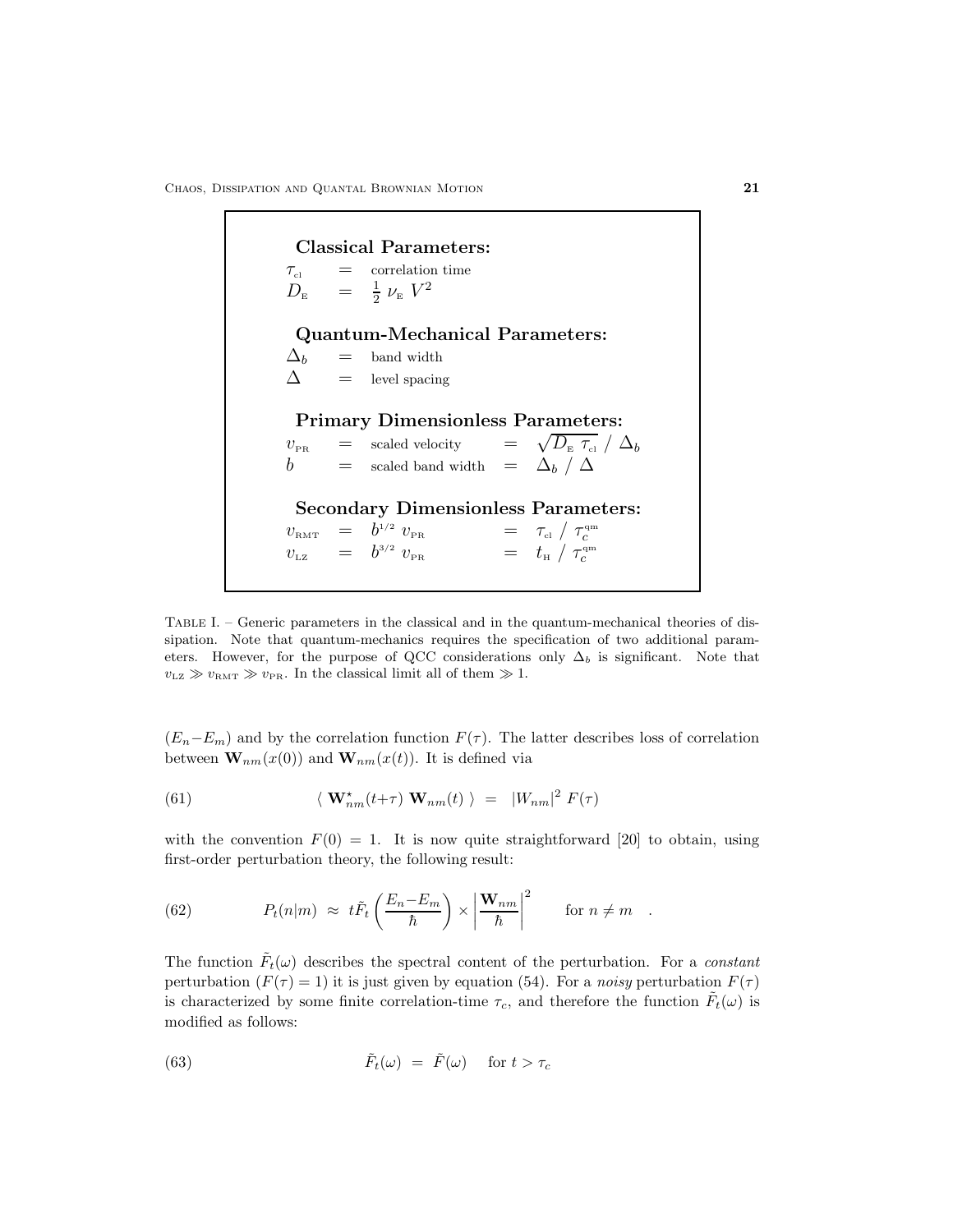where  $F(\omega)$  is the Fourier transform of the correlation function  $F(\tau)$ . In order to use (62) we should determine how  $F(\tau)$  look like, and in particular we should determine what is the correlation-time  $\tau_c$ . We postpone this discussion, and assume that  $F(\tau)$  and hence  $\tau_c$ are known from some calculation. The total transition probability is  $p(t) = \sum_{n=0}^{\infty} P(n|m)$ , where the prime indicates omission of the term  $n = m$ . First order perturbation theory is valid as long as  $p(t) \ll 1$ . This defines the breaktime  $t'_{\text{prt}}$  of the perturbative treatment. We use the notation  $t'_{\text{prt}}$  rather than  $t_{\text{prt}}$ , since later we are going to define an improved perturbative treatment where  $t_{\text{prt}}$  is defined differently.

Using the above first-order perturbative result we can obtain the previously discussed expression (53) for the energy spreading:

(64) 
$$
\delta E^2 = \sum_n (E_n - E_m)^2 P_t(n|m) = V^2 t \int_{-\infty}^{+\infty} \frac{d\omega}{2\pi} \tilde{C}_{\rm E}(\omega) \tilde{F}_t(\omega)
$$

We see that the perturbative result would coincides with the linear-response result only if the coupling matrix-elements could have been treated as constant in time. The above derivation imply that we can trust this formula only for a short time  $t < t'_{\text{prt}}$ . However, later we shall see that it can be trusted for a longer time  $t < t_{\text{prt}}$ .

It is now possible to formulate the conditions for having restricted QCC. By 'restricted' QCC we mean that only  $\delta E^2$  is being considered. We assume that the result (64) is valid for  $t < t_{\text{prt}}$ . We also assume that  $t_{\text{prt}}$  as well as  $F(\tau)$  and hence  $\tau_c$  are known from some calculation. The following discussion is meaningful if and only if the following Fermi-golden-rule (FGR) condition is satisfied:

(65) **FGR-condition:** Either 
$$
\tau_{\text{cl}}
$$
 or  $\tau_c \ll t_{\text{prt}}$ 

It is essential to distinguish between two different possible scenarios:

(66) Resonance-limited transitions: 
$$
\tau_c \gg \tau_{\text{cl}}
$$

(67) Band-limited transitions: 
$$
\tau_c \ll \tau_{cl}
$$

For resonance-limited transitions, finite  $\tau_c$  has no consequence as far as  $\delta E^2$  is concerned: The crossover to diffusive behavior  $\delta E^2 \propto t$  happens at  $t \sim \tau_{c1}$ , and this diffusive behavior persists for  $t > \tau_c$  with the same diffusion coefficient. On the other hand, for band-limited transitions we have at  $t \sim \tau_c$  a pre-mature crossover from ballistic to diffusive behavior. Consequently the classical result is suppressed by a factor  $(\tau_c/\tau_{c}) \ll 1$ . This is due to the fact that the transitions between levels are limited not by the resonance width (embodied by  $\tilde{F}(\omega)$ ), but rather by the band-width of the coupling matrix elements (embodied by  $\tilde{C}_{\text{E}}(\omega)$ ).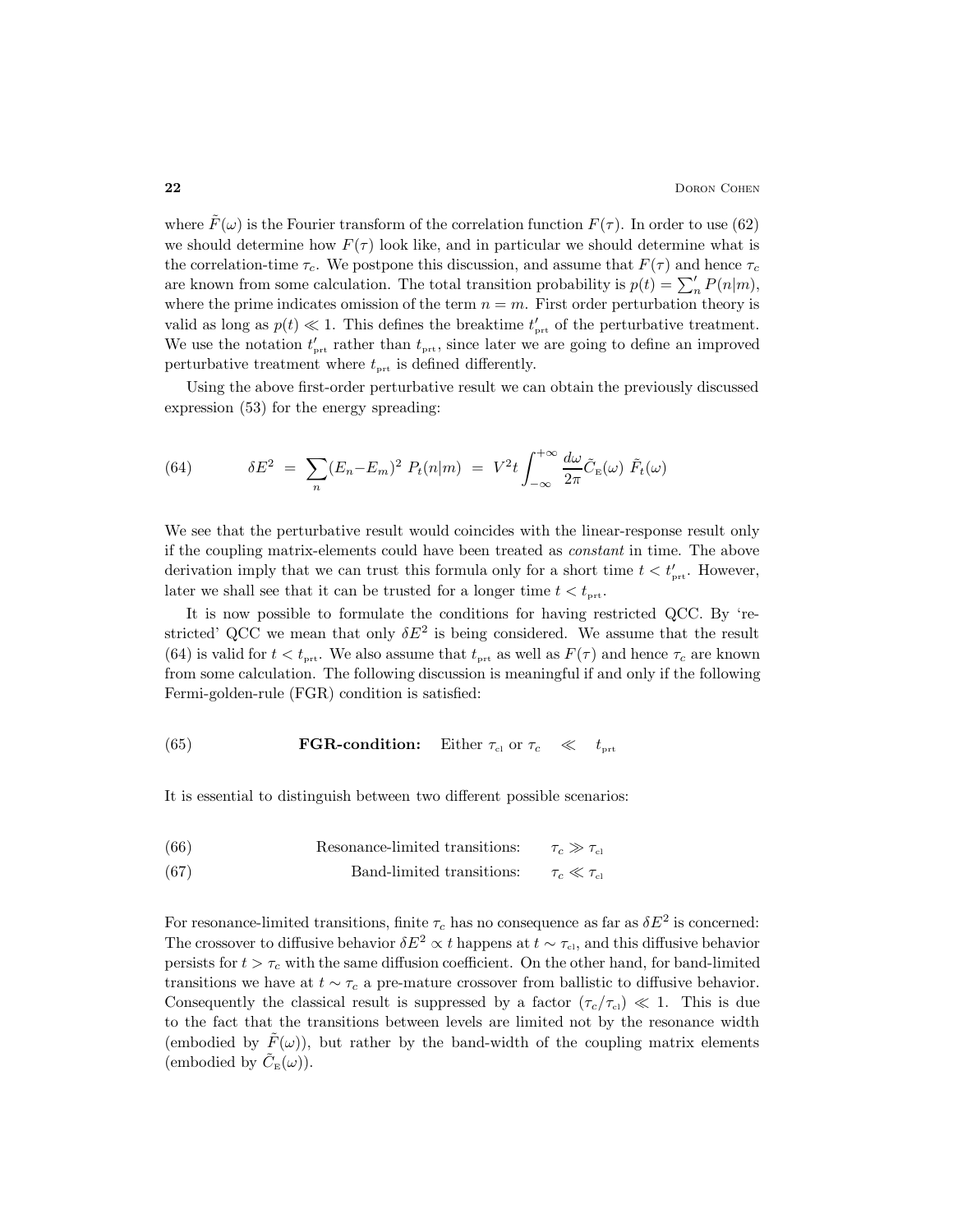CHAOS, DISSIPATION AND QUANTAL BROWNIAN MOTION 23

#### 19. – The over-simplified RMT picture

In order to have practical estimates for  $t'_{\text{prt}}$  and  $\tau_c$  it is required to study the statistical properties of the matrix  $\mathbf{W}_{nm}$ . This matrix is banded, and its elements satisfy:

(68) 
$$
\left\langle \left| \frac{\mathbf{W}_{nm}}{\hbar} \right|^2 \right\rangle \approx \left( \frac{1}{\tau_c^{\text{qm}}} \right)^2 \frac{1}{(n-m)^2} \quad \text{for } |n-m| < b/2
$$

The time scale  $\tau_c^{\text{qm}}$  is related via  $\delta x = V\tau$  to the parametric scale

(69) 
$$
\delta x_c^{\rm qm} = \frac{\Delta}{\sqrt{\langle |(\partial \mathcal{H}/\partial x)_{nm}|^2 \rangle}} \approx \sqrt{\frac{2\pi\hbar\Delta}{\nu_{\rm E}^{\rm cl}}}
$$

This is the parametric change which is required in order to mix neighboring levels. Given two levels n and m one observes that  $\delta x_c^{\text{qm}}$  also determines the correlation scale of the matrix-element  $\mathbf{W}_{nm}(x(t))$ . These observations can be summarized as follows:

(70) 
$$
t'_{\text{prt}} = \tau_c = \tau_c^{\text{qm}} \quad \text{for standard perturbation theory.}
$$

In the regime  $v_{\text{RMT}} \ll 1$  we have  $\tau_c \gg \tau_{\text{cl}}$ . Therefore we have resonance limited transitions and we can relay on (64) in order to establish restricted QCC. On the other hand in the regime  $v<sub>RMT</sub> \gg 1$  the FGR condition (65) is not satisfied, and the expected crossover at  $t = \tau_{\text{cl}}$  is out-of-reach as far as the standard version of perturbation theory is concerned.

In the spirit of random-matrix-theory (RMT) we may think of  $\mathbf{W}_{nm}(x)$  of Equation (59) as a particular realization which is taken out from some large ensemble of (banded) random matrices. In order to have a well defined mathematical model we should specify the x-correlations as well. It looks quite innocent to assume that the only significant correlations are those expressed in Eq. $(61)$ . In other words, let us assume, following [16], that cross correlations between matrix elements can be ignored. One finds then that (64) should hold for classically long times. This claim can be summarized as follows:

(71) 
$$
t_{\text{prt}} = t_{\text{frc}}
$$
 and  $\tau_c = \tau_c^{\text{qm}}$  for the over-simplified RMT picture.

If the over-simplified RMT assumption were true it would imply that in the  $v_{\text{RMT}} \gg 1$ regime the transitions would be band-limited and consequently classical diffusion would be suppressed by a factor  $(1/v_{RMT}) \ll 1$ . Note that in the semiclassical limit we have indeed  $v<sub>RMT</sub> \gg 1$ . Therefore, it is implied that the classical limit would not coincide with the classical result. Obviously, we expect this conclusion to be wrong, and indeed we shall demonstrate that *cross correlations between matrix elements cannot be ignored*. This will be done by transforming the Schroedinger equation to a more appropriate basis.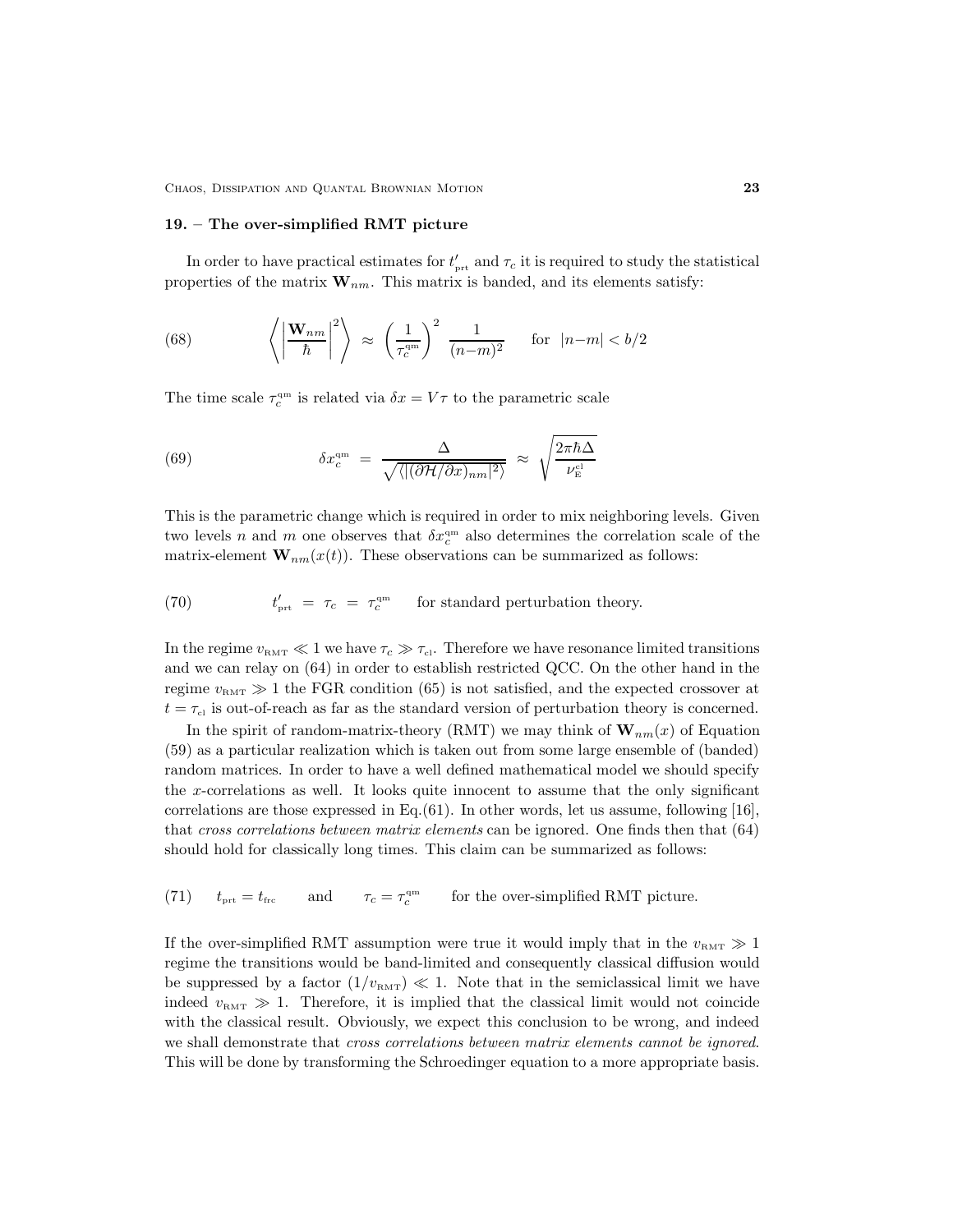#### 20. – The perturbative core-tail spreading profile

The standard version of perturbation theory is valid for an extremely short time. See (70). In order to formulate an improved version of perturbation theory it is essential to understand the perturbative structure of  $P_t(n|m)$ . Once  $t > \tau_c^{\text{qm}}$  neighboring levels are mixed and consequently the probability kernel acquires a non-trivial core-tail structure which is illustrated in Fig.7. The 'improved' version of perturbation theory should be applicable as long as the core-tail structure is maintained.



Fig. 7. – Schematic illustration of a generic core-tail spreading profile. The core-width  $b(t)$  is defined by the participation-ratio. The second-moment should satisfy  $b(t) \ll s(t) \ll b$ , where b is that bandwidth. In case of  $P_t(n|m)$  the tail becomes (for  $t > \tau_{\text{cl}}$ ) resonance-limited rather than band-limited. In the resonance-limited case the bandwidth b in the above figure should be replaced by  $(\hbar/t)/\Delta$ , and accordingly the requirement is  $b(t) \ll s(t) \ll (\hbar/t)/\Delta$ .

Now we shall characterize the main features of a generic core-tail spreading profile. The expression for the probability kernel  $P_t(n|m)$  can be written schematically as follows:

(72) 
$$
P_t(n|m) \approx \text{Core}(n-m) + \text{Tail}(n-m) \quad \text{for } t < t_{\text{prt}}
$$

The kernel is characterized by two scales:

(73) 
$$
b(t) = \text{core width} = \left(\sum_{n} (P_t(n|m))^2\right)^{-1}
$$

(74) 
$$
s(t) = \text{spreading } = \left(\sum_{n} (n-m)^2 P_t(n|m)\right)^{-1/2}
$$

such that  $b(t) \ll s(t) \ll b$ . For  $t \ll \tau_c^{\rm qm}$  we have a trivial core with  $b(t) \approx 1$ , whereas for  $t \gg \tau_c^{\text{qm}}$  we have a non-trivial core with  $b(t) \gg 1$ . The matrix elements satisfy  $\langle |\mathbf{W}_{nm}|^2 \rangle \propto 1/(n-m)^2$ . We shall see (see (78)) that in the 'band-limited tail' case we have  $P_t(n|m) \sim \text{const}/(n-m)^2$  up to the cutoff b, while for the 'resonance-limited tail' case we have  $P_t(n|m) \sim \text{const}/(n-m)^2$  up to the cutoff  $(\hbar/t)/\Delta$ . One should realize that the power-law behavior of the tail is 'fast' enough in order to guarantee that  $b(t)$  is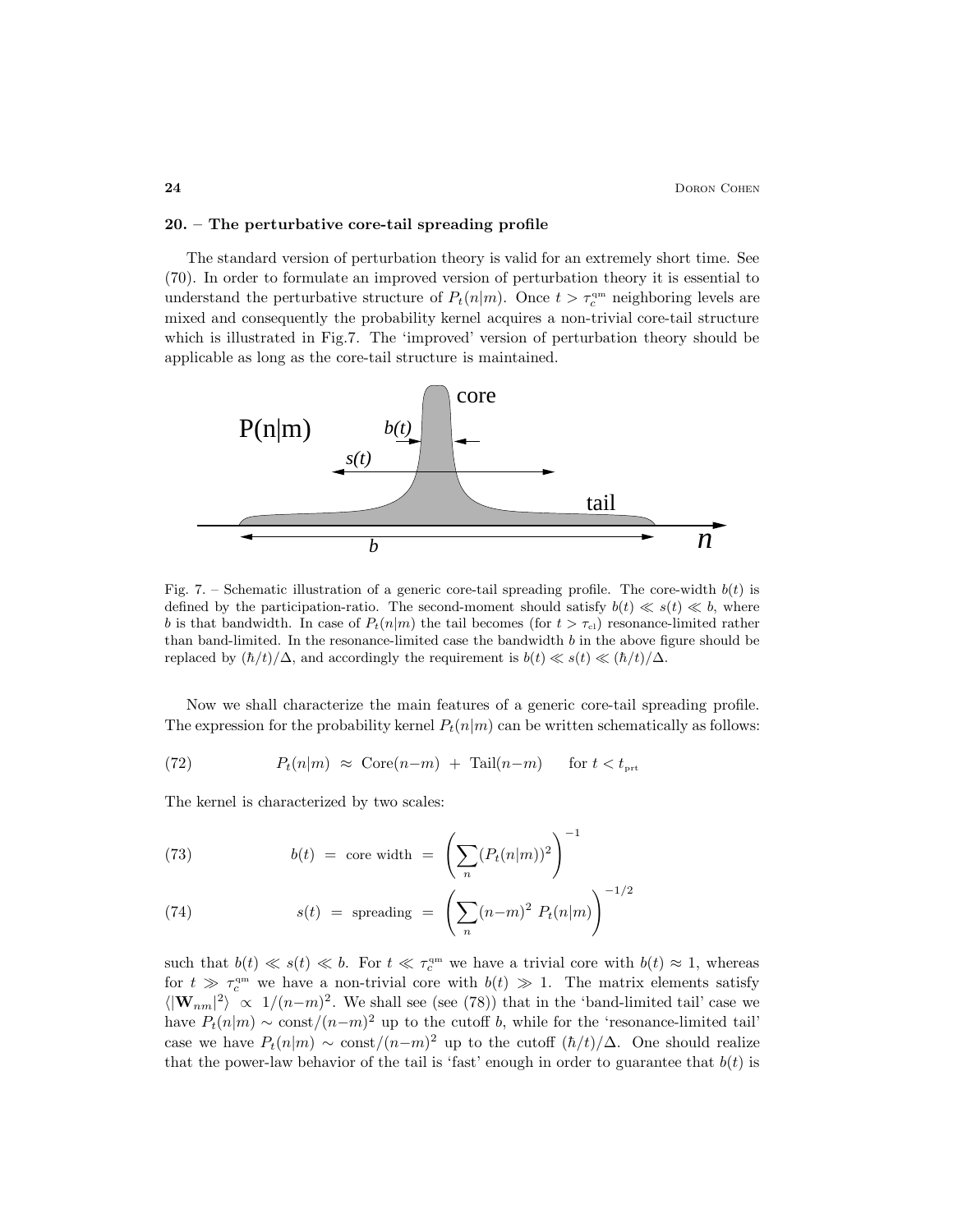independent of the tail's cutoff. The cutoff does not have any effect on the evolving core. On the other hand, the second moment  $s(t)$ , unlike  $b(t)$ , is predominantly determined by the tail's cutoff, and it is independent of the core structure.

### 21. – An improved perturbation theory

In order to extend perturbation theory beyond  $\tau_c^{\text{qm}}$  it is essential to eliminate the nonperturbative transitions within the core. This can be done by making a transformation to an appropriate basis as follows:

(75) 
$$
a_n(t) = \sum_m \tilde{\mathbf{T}}_{nm} c_m(t)
$$

(76) 
$$
\tilde{\mathbf{T}}_{nm} = \mathbf{T}_{nm} \quad \text{if } |n-m| < b'/2 \text{, else zero.}
$$

The amplitudes  $c_n(t)$  satisfy the same Schroedinger equation as the  $a_n(t)$ , with a transformed matrix  $\tilde{W}$ . The general expression for  $\tilde{W}$  is quite complicated, but we are interested only in the core-to-tail transitions for which

(77) 
$$
(\tilde{\mathbf{W}})_{nm} = (\tilde{\mathbf{T}}^{\dagger} \mathbf{W} \tilde{\mathbf{T}})_{nm} \text{ for } |n-m| > b'
$$

(no approximation is involved). Once this transformation is performed the 'new' Schroedinger equation is characterized by a new correlation time  $\tau_c$  and by a new perturbative time  $t'_{\text{prt}}$ . Both  $\tau_c$  and  $t'_{\text{prt}}$  depend on the free parameter b'. Our choice of the course-graining parameter  $b'$  is not completely arbitrary. The restrictions are:

- Unitarity is approximately preserved:  $\cdot$
- Core-to-Tail transitions are preserved:  $b' \ll b$ .<br>• Long effective correlation time is attained:  $\tau_{c1} \ll \tau_c$  $b' \ll b$ .
- Long effective correlation time is attained:

The feasibility of the last requirement deserves further discussion. One should realize that for  $b' = b$  we are actaully transforming the Schrodinger equation to an x-independent basis. Therefore the transformed matrix  $\tilde{\bf T}^{\dagger}{\bf W}\tilde{\bf T}$  becomes correlated on a time scale  $\tau_c^{\text{cl}}$ , which has been discussed in Section 5. As we change  $b'$  from b to smaller values, we expect  $\tau_c$  to become smaller. By continuity, we expect no difficulty in satisftying the conditions  $b' \ll b$  and  $\tau_c \gg \tau_{\rm cl}$  simultaneously.

The usefullness of the above transformation stems from the fact that due to the elimination of non-perturbative transitions within the core,  $t'_{\text{prt}}$  becomes much longer than  $\tau_c^{\text{qm}}$ . At the same time the information which is required in order to determine the second moment  $s(t)$  is not lost. We have  $|\tilde{\mathbf{W}}_{nm}| \approx |\mathbf{W}_{nm}|$  for core-to-tail transitions, and a practical approximation for the 'renormalized' spreading profile would be

(78) 
$$
P_t(n|m) \sim \delta_{nm} + t\tilde{F}_t\left(\frac{E_n - E_m}{\hbar}\right) \times \left(\frac{1}{\tau_c^{\rm qm}}\right)^2 \frac{1}{(b')^2 + (n-m)^2}
$$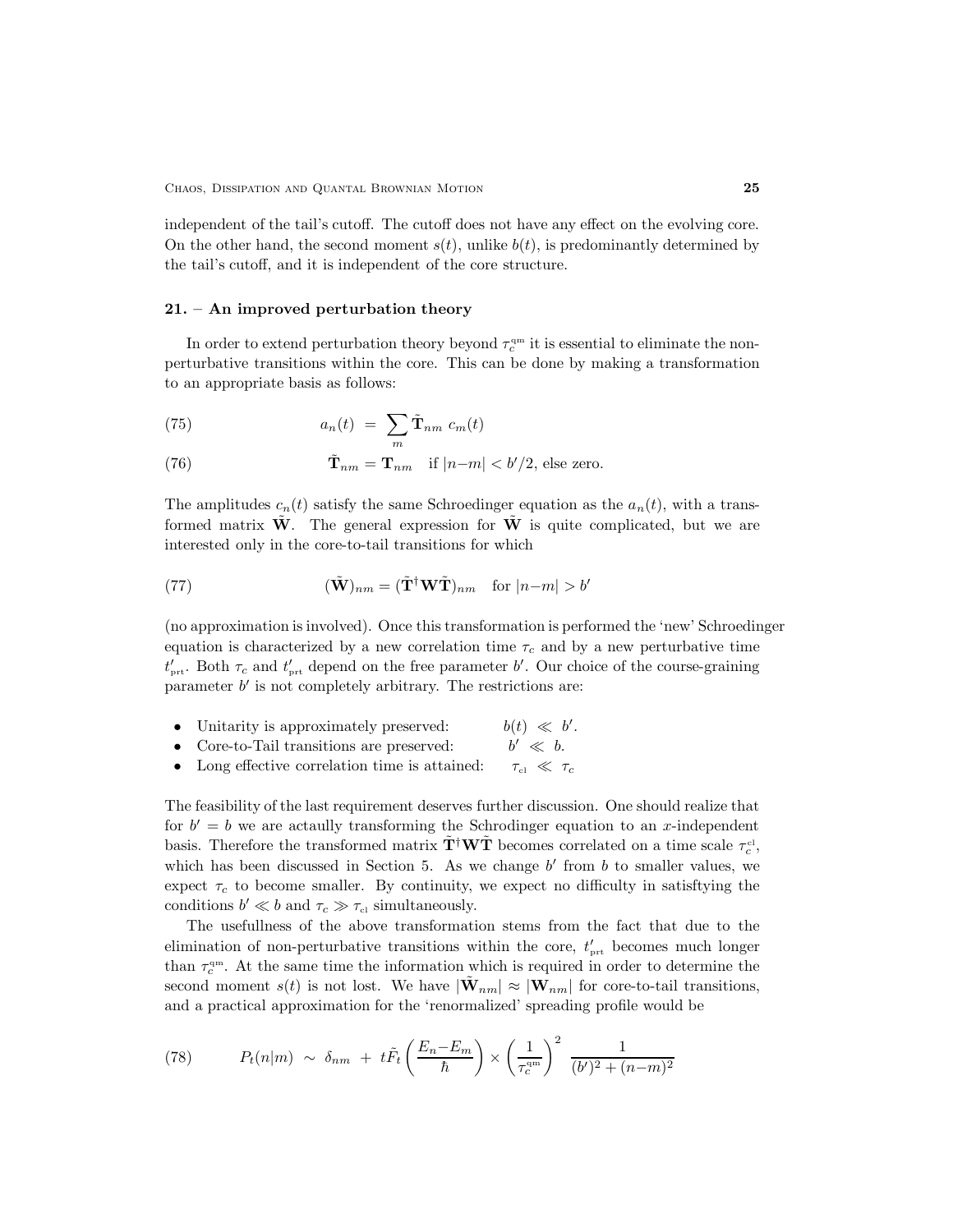The behavior for  $|n-m| \leq b'$  is an artifact of the transformation and contains false information. However, for the calculation of the second moment only the tail is significant. The tail is not affected by our transformation and therefore we obtain the *same* result (64) for  $\delta E^2$  with one important modification: a different effective value for  $\tau_c$ . Moreover, since b' is chosen such that  $\tau_c \gg \tau_{\text{cl}}$ , it follows that the transitions are resonant-limited and consequently restricted QCC is established also in the domain  $v<sub>RMT</sub> > 1$ .

The validity of the above QCC considerations is conditioned by having  $\tau_{\rm cl} \ll t'_{\rm pret}$ . Breakdown of the present version of perturbation theory happens once the total transition probability in (78) becomes non-negligible (of order 1). Thus

(79) 
$$
t'_{\text{prt}} = (b')^{1/2} \times \tau_c^{\text{qm}} \quad \text{for the improved perturbation theory.}
$$

It is easily verified that the latter condition  $\tau_{\rm cl} \ll t'_{\rm prt}$  cannot be satisfied if  $v_{\rm PR} > 1$ . This is not just a technical limitation of our perturbation theory, but reflects a real difference between two distinct routes towards QCC. This point is further illuminated in the next sections.

## 22. – Consequences of the improved perturbative treatment

Our perturbation theory is capable of giving information about the tail, and hence about the second moment. Given  $t$ , one wonders how much  $b'$  can be 'pushed down' without violating the validity conditions of our procedure. It is quite clear that  $b' \gg b(t)$ is a necessary condition for not having a breakdown of perturbation theory. If we assume that the energy-spreading-profile is characterized just by the single parameter  $b(t)$ , then the condition  $b' \gg b(t)$  should be equivalent to  $t \ll t'_{\text{prt}}$ . Hence the following estimate is suggested:

(80) 
$$
b(t) = (t/\tau_c^{\rm qm})^2
$$

If we want to have a better idea about the core structure we should apply, in any special example, specific (non-perturbative) considerations. For example, in case of the piston example we can use semiclassical considerations in order to argue [21] that the core has a Lorentzian shape whose width is  $\hbar/\tau_{\rm col}$ . This structure is exposed provided  $\hbar/\tau_{\rm col} \ll b(t)$ , leading to the condition  $\delta x \gg \lambda_{\rm E}$ . Else we have a structure-less core whose width is characterized by the single parameter  $b(t)$ .

We turn now to determine the  $\delta x_{\text{prt}}$  of the parametric dynamics (PD), and then the  $t_{\text{prt}}$  of the actual dynamics (AD). Recall that PD is obtained formally by ignoring the differences  $(E_n - E_m)$ , which implies that we can make in (78) the replacement  $\tilde{F}_t \mapsto t$ . Thus the tail of  $P(n|m)$  is band-limited and consequently the second moment is

(81) 
$$
s(t)^2 = b \times (1/\tau_c^{\rm am})^2 t^2 \quad \text{[band-limited tail]}
$$

in agreement with the classical ballistic result. Our procedure for analyzing the core-tail structure of  $P(n|m)$  is meaningful as long as we have  $b(t) \ll s(t) \ll b$ . This defines an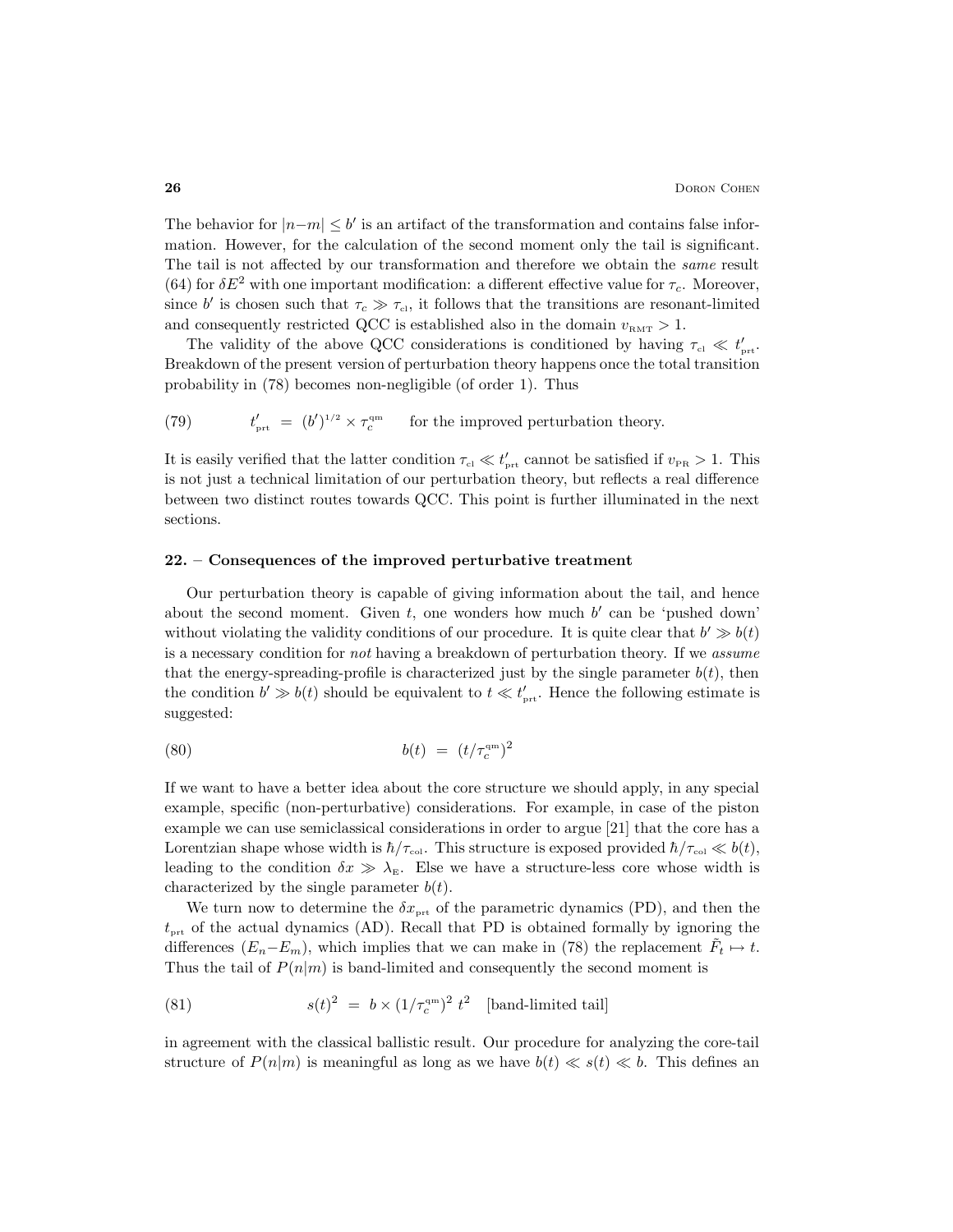CHAOS, DISSIPATION AND QUANTAL BROWNIAN MOTION 27

upper time limitation  $t_{\text{prt}} = \delta x_{\text{prt}}/V$ , where

(82) 
$$
\delta x_{\text{prt}} = b^{1/2} \delta x_c^{\text{qm}} = \frac{\hbar}{\sqrt{\nu_{\text{E}}^{\text{cl}} \tau_{\text{cl}}}}
$$

At  $t = t_{\text{prt}}$  we have  $b(t) \sim s(t) \sim b$ , and we expect a crossover from a ballistic-like spreading to a genuine ballistic spreading.

The AD departs from the PD once the energy scale  $\Delta_b$  is resolved. This happens when  $t \sim \tau_{\text{cl}}$ . The perturbative approach is applicable for the analysis of the crossover at  $t \sim \tau_{\rm cl}$  provided  $V \tau_{\rm cl} \ll \delta x_{\rm prt}$ . This is precisely the condition  $v_{\rm PR} \ll 1$ . For  $t \gg \tau_{\rm cl}$  the tail becomes resonance limited  $(|n-m| < (\hbar/t)/\Delta)$  rather than band limited  $(|n-m| < b)$ and we obtain:

(83) 
$$
s(t)^2 = (1/\tau_c^{\rm qm})^2 t_{\rm H} t \quad \text{[resonance-limited tail]}
$$

in agreement with the classical diffusive result. Our procedure for analyzing the core-tail structure of  $P_t(n|m)$  is meaningful as long as we have  $b(t) \ll s(t) \ll b$ . This defines a modified upper time limitation

(84) 
$$
t_{\text{prt}} = (\tau_c^{\text{qm}})^{2/3} t_H^{1/3} = \left(\frac{\hbar^2}{\nu_E V^2}\right)^{1/3}
$$
 [applies to  $v_{\text{PR}} \ll 1$ ]

At  $t = t_{\text{ort}}$  we have  $b(t) \sim s(t) \ll b$ , and we expect a crossover from a diffusive-like spreading to a genuine diffusive spreading.

## 23. – The quantum mechanical sudden approximation

It is now appropriate to discuss the quantum mechanical sudden approximation. For the perturbative scenario ( $v_{PR} \ll 1$ ) we have already mentioned that the AD departs from the PD at  $t_{\text{sdn}} = \tau_{\text{cl}}$ , which is the time to resolve the energy scale  $\Delta_b$ . In case of the non-perturbative scenario  $(v_{PR} \gg 1)$  there is an *earlier breakdown* of the quantum mechanical sudden approximation. This is because we have  $\tau_{el} \gg t_{\text{prt}}$  and consequently at  $t = \tau_{\text{el}}$  we already have  $s(t) \gg b$ . Therefore  $t_{\text{sdn}}$  should be defined as the time to resolve the energy scale which is associated with  $s(t)$ . It leads to

(85) 
$$
t_{\rm sdn} = b^{1/4} (\tau_c^{\rm qm} \tau_{\rm cl})^{1/2} = \left(\frac{\hbar^2 \tau_{\rm cl}}{\nu_{\rm E} V^2}\right)^{1/4} \quad \text{for } v_{\rm PR} \gg 1
$$

The various time scales are summarized in Table II. The non-perturbative crossover from genuine-ballistic to genuine-diffusive behavior in not trivial. If  $v_{\rm sc} \gg 1$  we can relay on semiclassical considerations in order to establish the existence of this crossover. More generally, for  $v_{\rm PR} \gg 1$ , we would like to have (but we do not have yet) an appropriate effective RMT model. This effective RMT model should support genuine-ballistic motion, and to be further characterized by an elastic scattering time  $\tau_{cl}$ .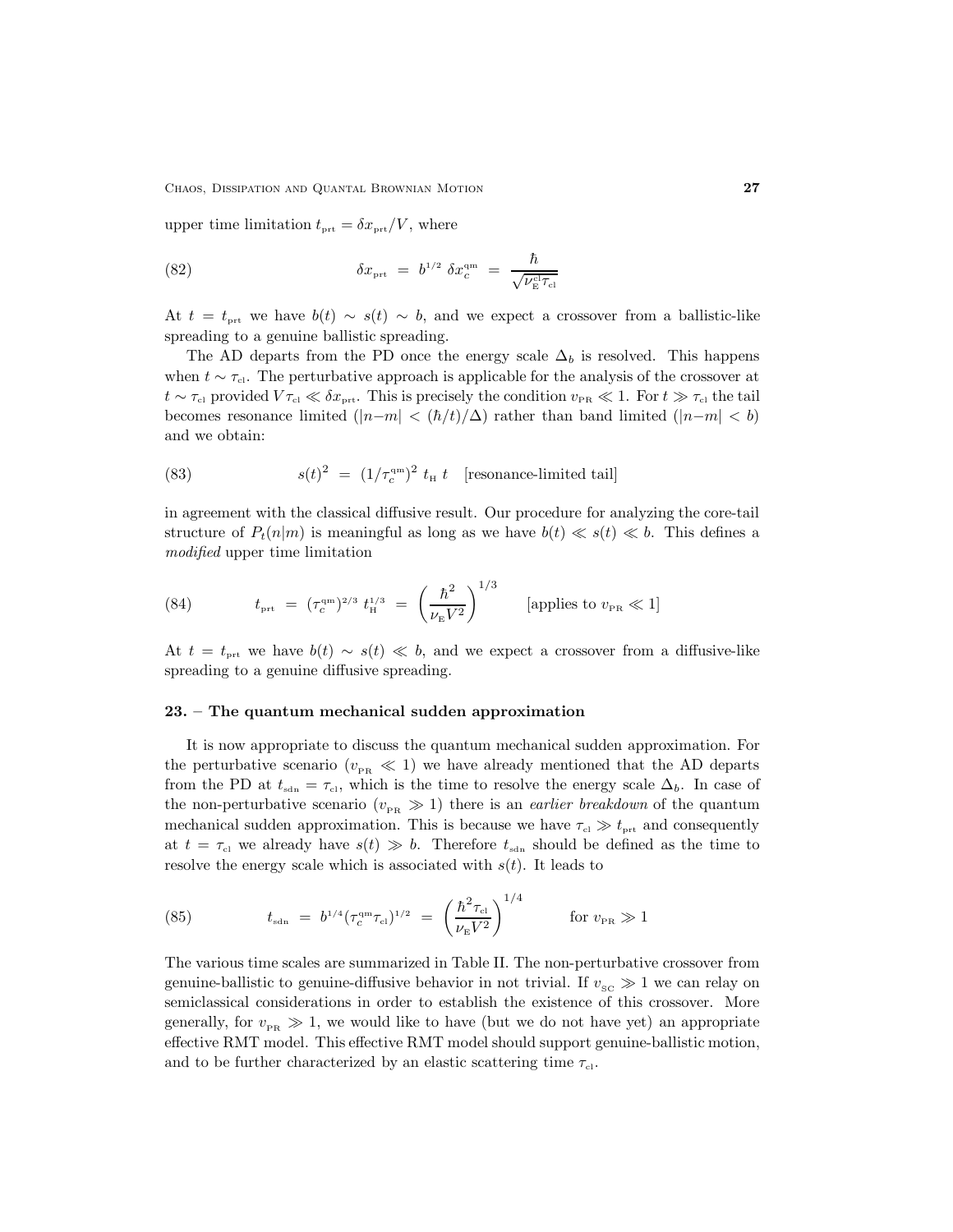Perturbative route  $(v_{\text{PR}} \ll 1)$ :  $t_{\textrm{\tiny sdn}} = \tau_{\textrm{\tiny cl}} \ll t_{\textrm{\tiny prt}}$ At  $t = \tau_{\text{cl}}$   $b(t) \ll s(t) \ll b \sim (\hbar/t)/\Delta$ At  $t = t_{\text{prt}}$   $b(t) \sim s(t) \sim (\hbar/t)/\Delta \ll b$ Non-perturbative route  $(v_{\text{PR}} \gg 1)$ :  $t_{\mbox{\tiny\rm{ort}}} \ll t_{\mbox{\tiny{sdn}}} \ll \tau_{\mbox{\tiny{cl}}}$ At  $t = t_{\text{prt}}$   $b(t) \sim s(t) \sim b \ll (\hbar/t)/\Delta$ At  $t = t_{\text{sdn}}$   $b \ll s(t) \sim (\hbar/t)/\Delta$ At  $t = \tau_{c1}$   $b \sim (\hbar/t)/\Delta \ll s(t)$ 

Table II. – Various time scales in the route to stochastic behavior.

#### 24. – The quantum mechanical adiabatic approximation

The previous analysis has emphasized the role of core-to-tail transitions in energy spreading. Our assumption was that these transitions are not suppressed by recurrences. This is not true in the quantum-mechanical adiabatic regime ( $v_{\text{LZ}} \ll 1$ ). Following [15] it is argued that energy spreading in the latter regime is dominated (eventually) by Landau-Zener transitions between near-neighbor levels. One obtains

(86) 
$$
D_{\rm E}^{\rm LZ} \approx \left(\frac{1}{v_{\rm LZ}}\right)^{1-(\beta/2)} D_{\rm E}^{\rm cl} \qquad \qquad \text{for} \ \ v_{\rm LZ} \ll 1
$$

where  $D_{\rm E}^{\rm cl}$  is the classical result. The non-trivial nature of Landau-Zener transitions and the statistics of the avoided-crossings is taken into account. One should use  $\beta = 2$  for the Gaussian unitary ensemble (GUE) and  $\beta = 1$  for the Gaussian orthogonal ensemble (GOE).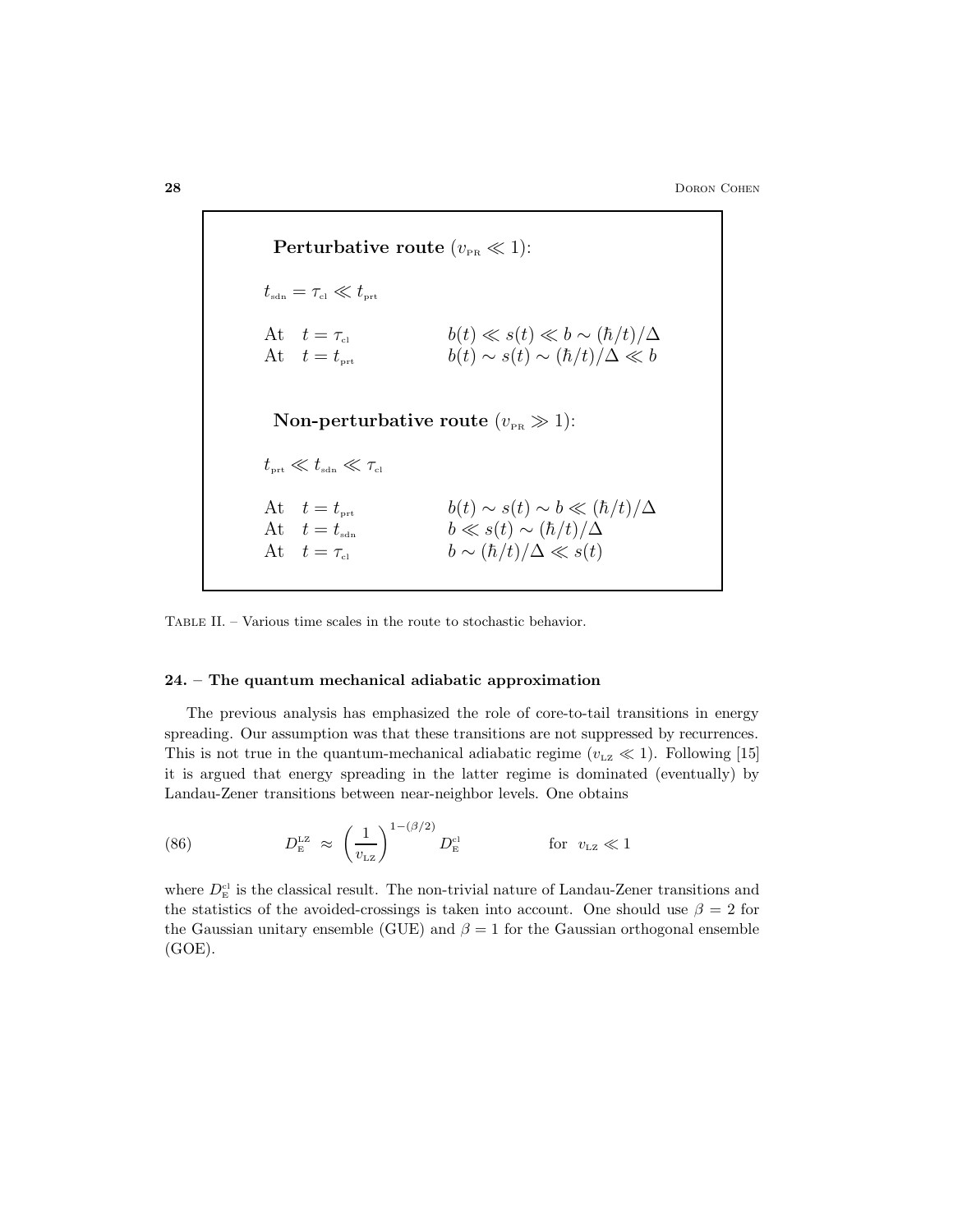CHAOS, DISSIPATION AND QUANTAL BROWNIAN MOTION 29

#### 25. – Classical Brownian motion

It is possible to argue that the reduced motion of the particle ('piston' if the motion is constrained to one dimension) obeys the following Langevin equation:

$$
(87) \t m\ddot{x} + \eta \dot{x} = \mathcal{F}
$$

where  $\eta = \mu$  is the friction coefficient. The stochastic force is redefined  $\mathcal{F} := \mathcal{F} - \langle \mathcal{F} \rangle$ , such that it is zero on the average. Its second moment should satisfy

(88) 
$$
\langle \mathcal{F}(t)\mathcal{F}(t')\rangle_{\text{at }x} = \phi(t-t')
$$

where  $\phi(t-t') = C(t-t')$ . Usually, it is further assumed that higher moments are determined by Gaussian statistics. The correlation time is denoted as before by  $\tau_{cl}$ . It is better to view the stochastic force as arising from a stochastic potential

(89) 
$$
\mathcal{F}(t) = \mathcal{F}(t, \mathbf{x}(t)) = -\nabla \mathcal{U}(\mathbf{x}, t)
$$

(90) 
$$
\langle \mathcal{U}(\mathbf{x}'',t'')\mathcal{U}(\mathbf{x}',t')\rangle = \phi(t''-t')\cdot w(\mathbf{x}''-\mathbf{x}')
$$

The spatial correlations of the stochastic potential are assumed to be characterized by a spatial scale  $\ell$ . The natural tendency is to identify  $\ell$  with  $\delta x_c^{\text{cl}}$ , but this point deserves further non-trivial discussion. The normalization convention  $w''(0) = -1$  is used, and therefore there is consistency of (90) with (88).

#### 26. – The DLD Hamiltonian

Formally, the Langevin equation (87) with (90) is an exact description of the reduced dynamics that is generated by the DLD Hamiltonian:

(91) 
$$
\mathcal{H} = \frac{\mathbf{p}^2}{2m} + \sum_{\alpha} c_{\alpha} Q_{\alpha} u(\mathbf{x} - \mathbf{x}_{\alpha}) + \sum_{\alpha} \left( \frac{P_{\alpha}^2}{2m_{\alpha}} + \frac{1}{2} m \omega_{\alpha}^2 Q_{\alpha}^2 \right)
$$

where  $\mathbf{x}_{\alpha}$  is the location of the  $\alpha$  oscillator,  $u(\mathbf{x} - \mathbf{x}_{\alpha})$  describes the interaction between the particle and the  $\alpha$  oscillator, and  $c_{\alpha}$  are coupling constants. It is assumed that the function  $u(\mathbf{r})$  depends only on  $|\mathbf{r}|$ . The range of the interaction is  $\ell$ . The oscillators are distributed uniformly all over space. Locally, the distribution of their frequencies is ohmic. Namely,

(92) 
$$
\frac{\pi}{2} \sum_{\alpha} \frac{c_{\alpha}^2}{m_{\alpha} \omega_{\alpha}} \delta(\omega - \omega_{\alpha}) \delta(\mathbf{x} - \mathbf{x}_{\alpha}) = \eta \omega \quad \text{for } \omega < 1/\tau_{\text{cl}}.
$$

This distribution is uniquely determined by the requirement  $\phi(\tau) = C(\tau)$ . The spatial correlations are determined via

(93) 
$$
w(\mathbf{r}) = \int_{-\infty}^{\infty} u(\mathbf{r} - \mathbf{x}') u(\mathbf{x}') dx'
$$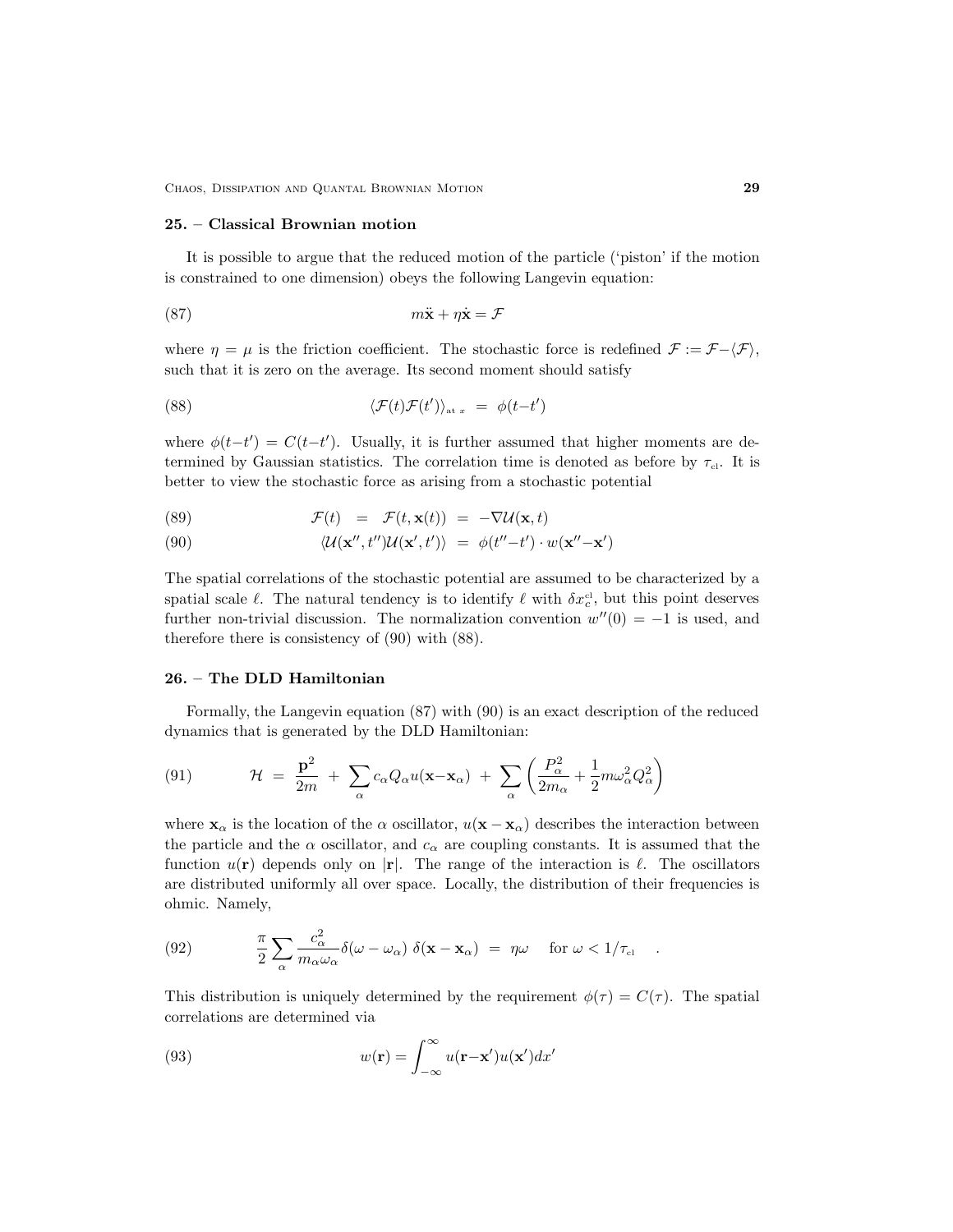**30** Doron Cohen **Doron Cohen** 

For example, we may consider a Gaussian  $u(\mathbf{r})$  for which

(94) 
$$
w(\mathbf{r}) = \ell^2 \exp\left(-\frac{1}{2}\left(\frac{\mathbf{r}}{\ell}\right)^2\right)
$$

Certain generalizations of this assumption has been considered in [9], but are of no interest here. In the formal limit  $\ell \to \infty$  the DLD model reduces to the well known ZCL model. The ZCL model is defined by the interaction term  $x \cdot \sum c_{\alpha} Q_{\alpha}$ .



Fig. 8. – Illustration of the ZCL model (left upper drawing), versus the DLD model (left lower drawing). The instantaneous potential that is experienced by the particle is either linear (right upper drawing), or of disordered nature (right lower drawing) correspondingly. If the fluctuations are uncorrelated in time (WNA), then the two models are classically equivalent. There is no such equivalence in the quantum-mechanical case.

## 27. – The white noise approximation (WNA)

One wonders whether the noise in Langevin equation can be treated as white noise, meaning that  $\tau_{\rm cl}$  is irrelevant and we can set  $\tau_{\rm cl} \sim 0$  in any significant result. The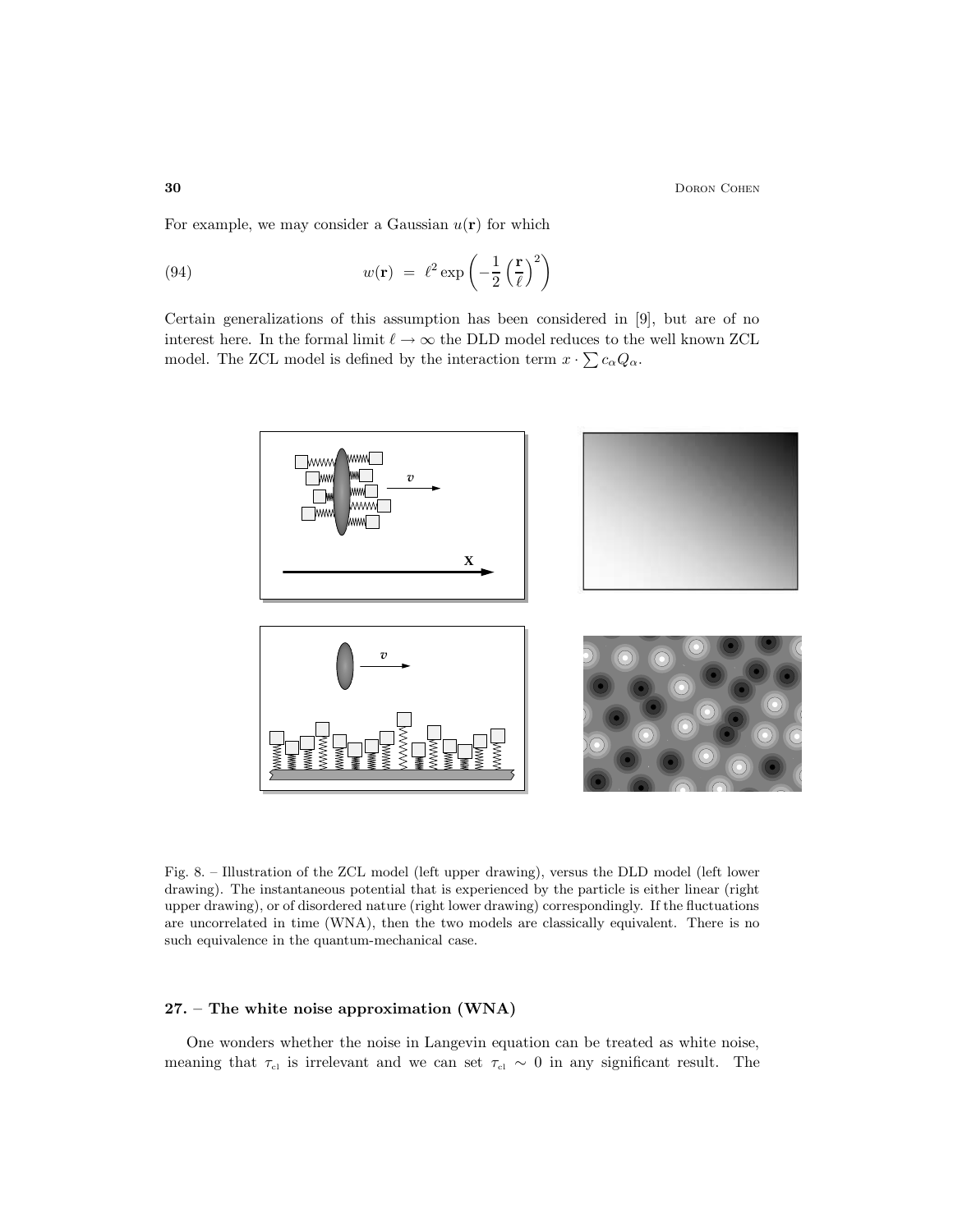following condition defines the classical notion of white noise:

(95) 
$$
\text{Generic Brownian Motion} \quad \Leftrightarrow \quad \frac{v}{\ell} \ll \frac{1}{\tau_{\text{cl}}}
$$

If the condition is not satisfied, then  $\tau_{\rm cl}$  is larger than  $\ell/v$ , and the particle performs a stochastic motion that depends crucially on the 'topography' of the stochastic potential. Note that upon the identification of  $\ell$  with  $\delta x_c^{\text{cl}}$  the condition above becomes equivalent to the trivial requirement of classical slowness (Sec.5).

In the quantum mechanical analysis it is found that  $\phi(\tau)$  is further characterized by a correlation time  $\hbar/(k_{\rm B}T)$ . Thus, the following additional requirement should be met if we wish to apply a white noise approximation.

(96) High Temperatures 
$$
\qquad \Leftrightarrow \qquad \frac{v}{\ell} \ll \frac{k_{\rm B}T}{\hbar}
$$

Note that the smallest meaningful velocity is the thermal velocity, and therefore the above condition cannot be satisfied unless the thermal wavelength  $\lambda_T = \hbar/(mk_BT)$  is much smaller than  $\ell$ . From now on we assume that both classically and quantum mechanically we can use the white noise approximation. Thus we can use the formal substitution  $\phi(\tau) = \nu \delta(\tau).$ 

## 28. – Consequences of the WNA

In the general case,  $(88)$  is less informative than  $(90)$ . However, in case of a *classical* particle that experiences white noise, the additional information is not required at all! Classically, the spatial correlations, and hence  $\ell$ , are of no importance. This is because at each moment a classical particle samples one definite point in space. The particle 'does not care' about the force elsewhere. In the quantum mechanical case the latter observation is wrong. A quantum mechanical particle samples each moment a finite region in space and therefore spatial correlations of the effective stochastic potential become important, even if the noise is white.

Both classically and quantum mechanically the reduced dynamics that is generated by the DLD model can be obtained analytically and cast into the form

(97) 
$$
\rho_t(R, P) = \int \int dR_0 dP_0 \; \mathcal{K}(R, P | R_0, P_0) \rho_{t=0}(R_0, P_0)
$$

where  $\rho_t(R, P)$  represent either the classical-state or the quantum-mechanical-state of the particle. In the latter case it is a Wigner function. It is a consequence of the WNA that the propagator has a Markovian property. Namely, it can be written as the composition of smaller 'time steps'. Consequently  $\rho_t(R, P)$  satisfies a master equation of the type

$$
\frac{\partial \rho}{\partial t} = \mathcal{L}\rho
$$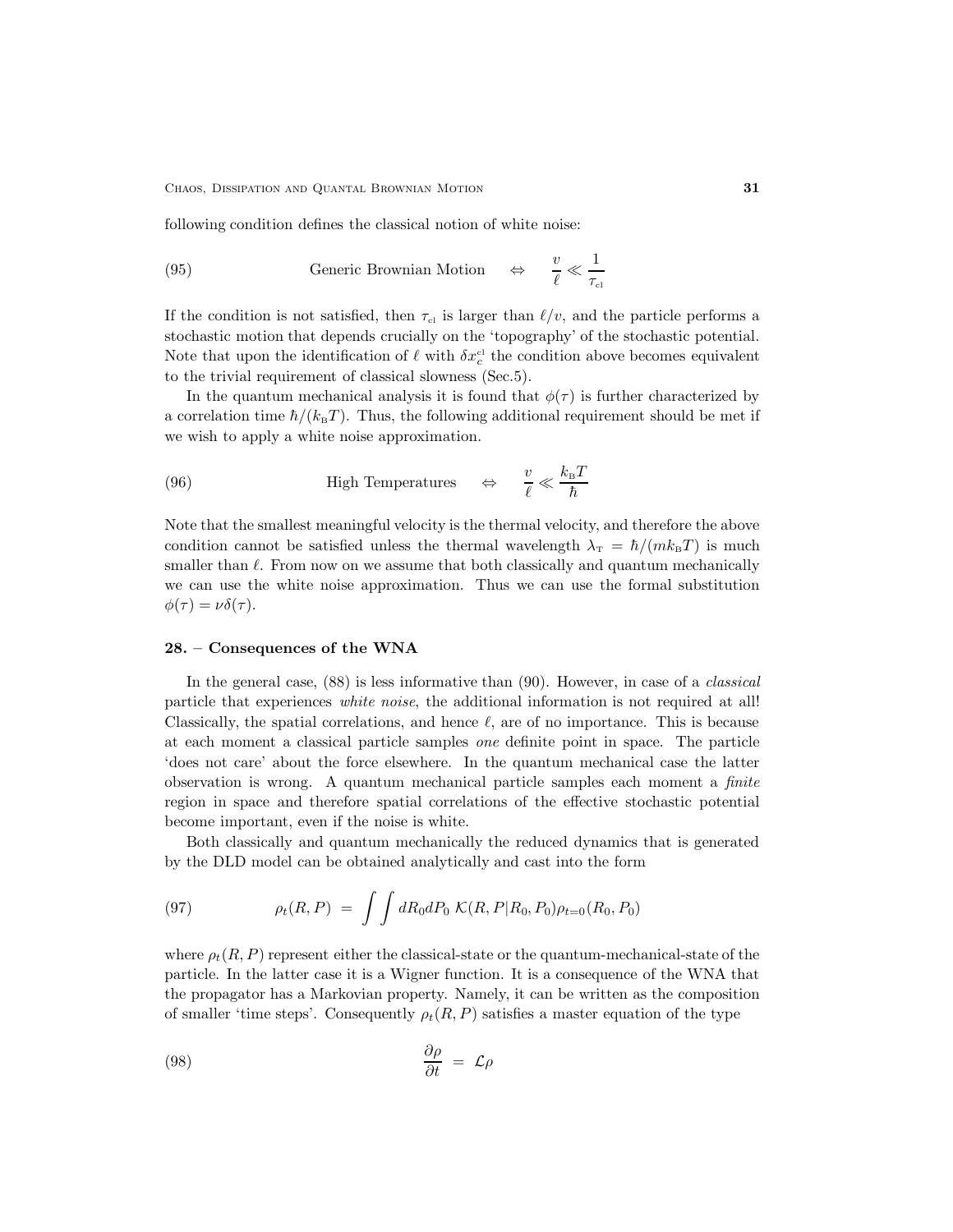The classical version of this equation is known as the Fokker-Planck equation. We shall discuss shortly its quantum-mechanical version.

## 29. – The reduced propagator

The reduced propagator of the DLD model can be obtained [8] classically as well as quantum mechanically using a path integral technique. In the quantum mechanical case it is known as the FV-formalism. The classical version of FV formalism can be regarded as a formal solution of Langevin equation. It can be obtained without going via the DLD Hamiltonian, but then one should assume Gaussian statistics.

In the absence of coupling to the environment, the free-motion propagator of Wigner function is the same both classically and quantum mechanically:

(99) 
$$
\mathcal{K}(R, P | R_0, P_0) = \mathcal{K}_{\text{free}}^{(cl)} = 2\pi \delta(P - P_0) \delta((R - R_0) - \frac{P}{m}t)
$$

Taking the environment into account, one obtains, in the classical case,

(100) 
$$
\mathcal{K}(R, P | R_0, P_0) = \mathcal{K}_{\text{damped}}^{(cl)} = \text{Gaussian}
$$

This result is, as a-priori expected, independent of  $\ell$ . The average velocity of of the particle goes to zero on a time scale  $\tau_{\eta} = (\eta/m)^{-1}$ , while the spreading of the Gaussian is

(101) 
$$
\delta p^2 = \nu t \qquad \text{for } t \ll \tau_\eta
$$

(102) 
$$
\delta x^2 = (1/(3m^2))\nu t^3 \quad \text{for } t \ll \tau_\eta
$$
  
(103) 
$$
\delta p^2 = m k_B T \quad \text{for } t \gg \tau_\eta
$$

(104) 
$$
\delta x^2 = (\nu/\eta^2)t \quad \text{for } t \gg \tau_\eta
$$

The above result holds also in the quantum mechanical case provided we take the limit  $\ell \to \infty$ . No genuine quantum-mechanical effects are found if the ZCL model is used to describe Brownian motion! Recall again that we are considering here the high-temperature case where the WNA applies. Now we want to discuss the finite  $\ell$  case. Here one obtains [8, 9] the following expression:

(105) 
$$
\mathcal{K} = W_{\hbar/\ell} \star \mathcal{K}_{\text{damped}}^{(cl)} + e^{-\frac{2\eta k_B T \ell^2}{\hbar^2} t} (1 - W_{\hbar/\ell} \star) \; \mathcal{K}_{\text{free}}^{(cl)}
$$

As suspected, unlike in the classical case, the quantum mechanical result depends on  $\ell$ in an essential way.  $W(R-R', P-P')$  is a smooth Gaussian-like kernel that has unitnormalization. Its spread in phase space is characterized by the momentum scale  $\hbar/\ell$ , and by an associated spatial scale. The symbol  $\star$  stands for convolution. Thus, the classical propagator is smeared on a phase-space scale that correspond to  $\Delta p = \hbar/\ell$  and there is an additional un-scattered component that decay exponentially and eventually disappears. The structure of the propagator is illustrated in Fig.9. The significance of this structure will be discussed shortly.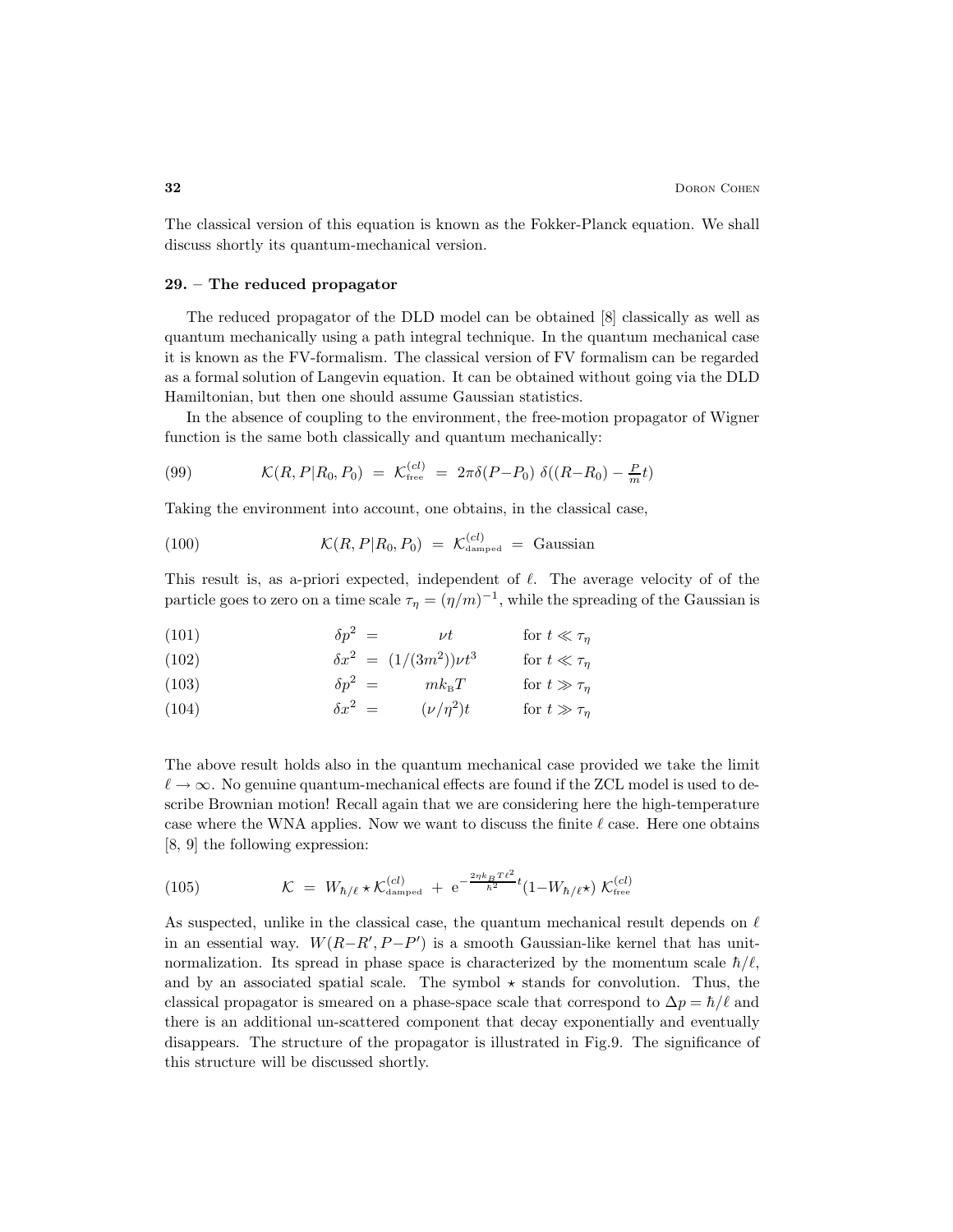

Fig. 9. – Upper plot: Phase space illustration for the structure of the DLD propagator. Lower plot: The projected phase-space density. Note the existence of an un-scattered component. Such component is absent in the ZCL limit as well as in the classical analysis.

## 30. – Master equation

To write down an explicit expression for the propagator is not very useful. Rather, it is more illuminating to write an equivalent Master equation. This is possible since at high temperatures the propagator possess a Markovian property. The final result [9] is

(106) 
$$
\frac{\partial \rho}{\partial t} = \left[ -\partial_R \frac{1}{m} P + \partial_P \frac{\eta}{m} G_F \star P + \nu G_N \star \right] \rho
$$

$$
G_F \equiv \mathcal{F}T\left(\frac{w'(r)}{r}\right) = \frac{1}{\hbar/\ell}\hat{G}_F\left(\frac{P-P'}{\hbar/\ell}\right)
$$
  

$$
G_N \equiv \frac{1}{\hbar^2}\mathcal{F}T\left(w(r)-w(0)\right) = \left(\frac{\ell}{\hbar}\right)^2 \left[\frac{1}{\hbar/\ell}\hat{G}_N\left(\frac{P-P'}{\hbar/\ell}\right) - \delta(P-P')\right]
$$

For convenience the friction kernel  $G_F$  and the noise kernel  $G_N$  are expressed in term of smooth Gaussian-like scaling functions  $\hat{G}_F$  and  $\hat{G}_N$  that are properly normalized to unity. The notation  $FT$  stands for Fourier transform.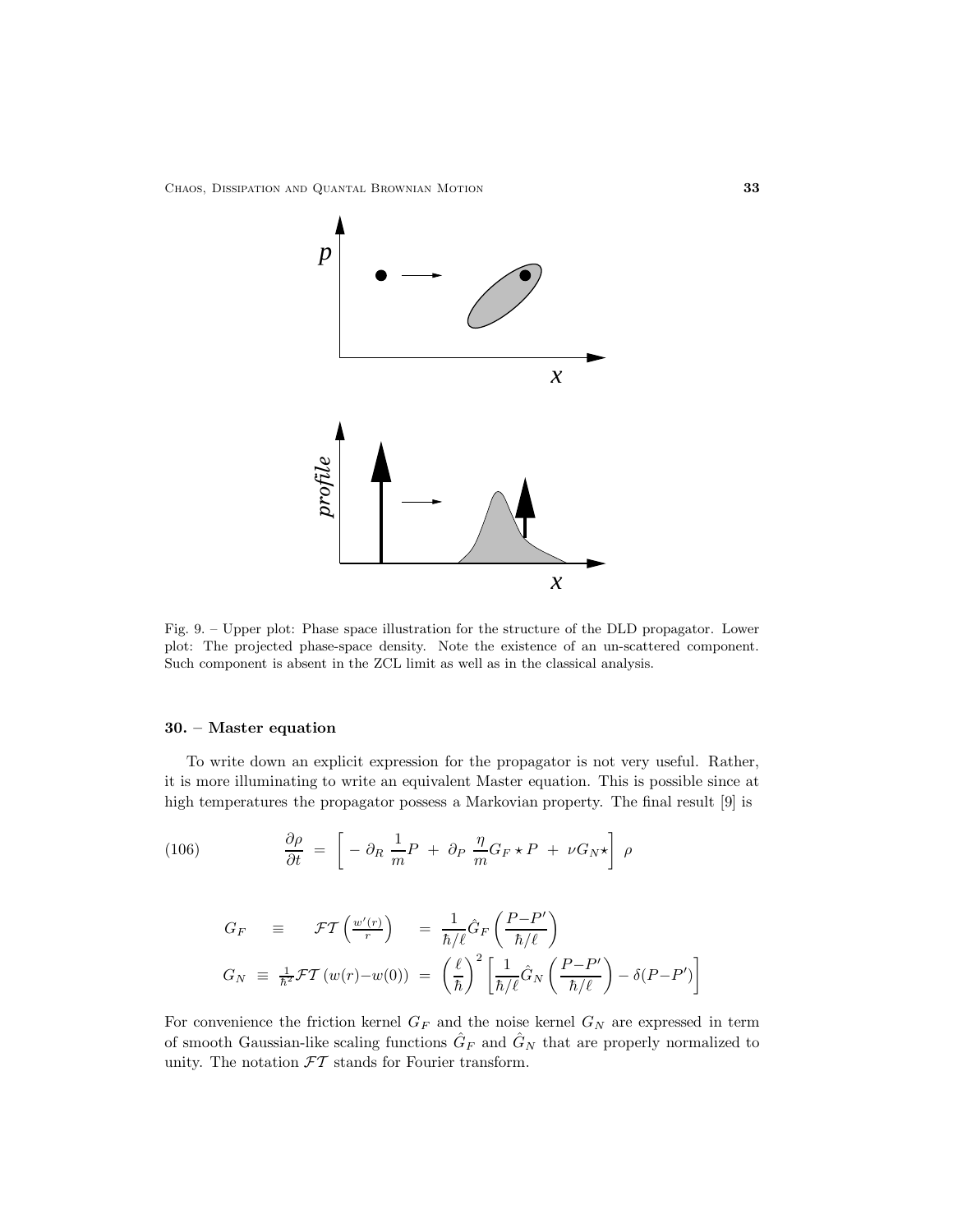If Wigner function does not possess fine details on the momentum scale  $\hbar/\ell$ , then the convolution with  $G_F$  can be replaced by multiplication with 1, and the convolution with  $G_N$  can be replaced by  $\partial^2/\partial P^2$ . These replacements are formally legitimate both in the classical limit  $\hbar \to 0$ , and in the ZCL limit  $\ell \to \infty$ . One obtains then the classical Fokker Planck equation

(107) 
$$
\frac{\partial \rho}{\partial t} = \left[ -\partial_R \frac{1}{m} P + \partial_P \frac{\eta}{m} P + \nu \frac{\partial^2}{\partial P^2} \right] \rho
$$

The Fokker Planck equation is just a continuity equation with an added noise term that reflects the effect of the stochastic force. The Fokker Planck equation is equivalent to solving Langevin equation as well as to the Gaussian propagator (100).

## 31. – Brownian motion and dephasing

Wigner function may have some modulation on a fine scale due to an interference effect. The standard text-book example of a two slit experiment is analyzed in [9]. In case of the ZCL model  $(\ell = \infty)$ , the propagator is the same as the classical one, and therefore we may adopt a simple Langevin picture in order to analyze the dephasing process. Alternatively, we may regard the dephasing process as arising from Gaussian smearing of the interference pattern by the propagator. In case of the DLD model (finite  $\ell$ ) we should distinguish between two possible mechanisms for dephasing:

- Scattering (Perturbative) Mechanism.
- Spreading (Non-Perturbative) Mechanism.

Actually, it is better to regard them as mechanisms to maintain coherence. The first mechanism to maintain coherence is simply not to be scattered by the environment. The second mechanism to maintain coherence is not to be smeared by the propagator. The first mechanism is absent in case of the ZCL model.

Let us discuss how coherence is lost due to the scattering mechanism. The discussion is relevant if Wigner function contains a modulation on a momentum scale much finer than  $\hbar/\ell$ , else  $\ell$  becomes non-relevant and we can take it to be infinite. One should observe that such modulation is not affected by the friction, but its intensity decays exponentially in time. This is based on inspection of either the propagator (105), or the equivalent Master equation (106). In the latter case note that the convolution with  $G_N$ can be replaced by multiplication with  $-(\ell/\hbar)^2$ . The decay rate is

(108) 
$$
\frac{1}{\tau_{\varphi}} = \frac{2\eta k_B T \ell^2}{\hbar^2}
$$
 assuming WNA

This is the universal result for the dephasing rate due to the 'scattering mechanism'. It is universal since it does not depend on details of the quantum-mechanical state involved. However, the validity of this result is restricted to the high temperature regime, where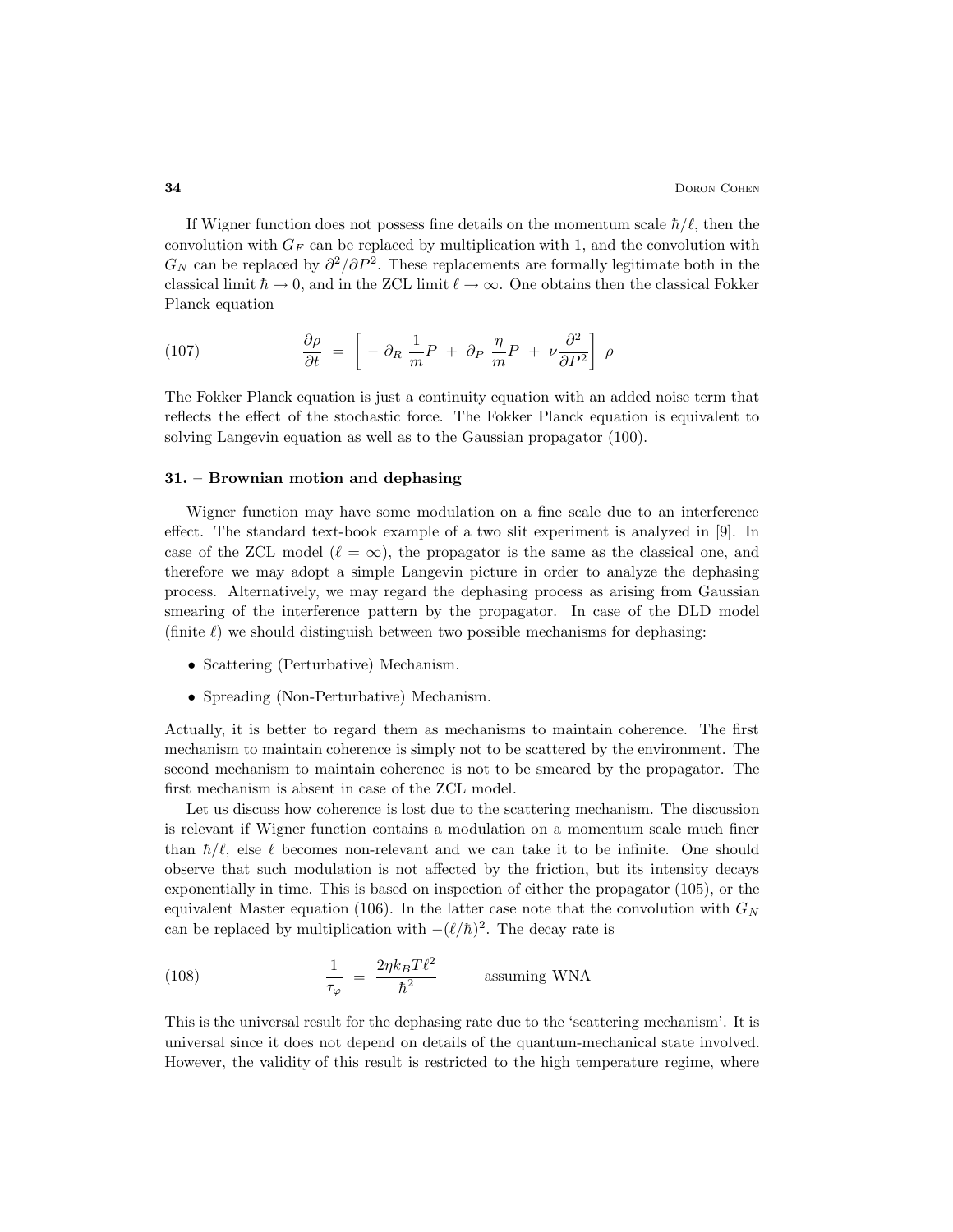the WNA can be applied. Extensions of this result, as well as discussion of dephasing at low temperatures can be found in [9, 11].

#### 32. – The open question

The effective-bath approach suggests that there is a universal description of quantal Brownian motion. If indeed the effective-bath approach is universally applicable, it is implied that

## (109) chaos  $\iff$  dynamical disorder

meaning that the motion under the influence of chaotic environment is effectively the same as the motion under the influence of dynamical disordered environment.

At this stage the conditions for the validity of (109) are yet unclear. It is interesting however to emphasize the practical implications of such claim. The starting point should be a specification of the effective correlation scale  $\ell$ . For the 'piston' example the most obvious guess is

(110) 
$$
\ell = \begin{cases} \delta x_c^{\text{cl}} & \text{if } \gg \lambda_{\text{E}} \\ \lambda_{\text{E}} & \text{else} \end{cases}
$$

One may estimate now the coherence time using the substitution  $\nu = \frac{m^2 v_{\rm E}^3}{L}$  where m is the mass of the gas particle, and  $L = v_{E} \tau_{col}$  is the mean path-length between collisions with the piston. The result is

(111) 
$$
\tau_{\varphi} = \frac{\hbar^2}{\nu \ell^2} = \left(\frac{\lambda_{\rm E}}{\ell}\right)^2 \tau_{\rm col} \leq \tau_{\rm col}
$$

where  $\lambda_E$  is the De-Broglie wavelength of the gas particle. Note that we are assuming the WNA, and therefore we must satisfy  $\lambda_B \ll \ell$ , where  $\lambda_B$  is the De-Broglie wavelength of the piston.

The (effectively) disordered nature of the environment is significant only within the time domain  $t < \tau_{\varphi}$ . The non-trivial effect that is 'predicted' by solving the DLD model is that the reduced propagator has a coherent 'unscattered-component' plus a smearing 'scattered-component'. The latter is created due to the exchange of momentum-quanta of typical magnitude  $\hbar/\ell$ . Assuming 'hard walls' (in the sense of (110)) we get the result  $\hbar/\ell \sim 2m v_{\rm E}$  and  $\tau_{\varphi} = \tau_{\rm col}$ . This is a very 'funny' result since it has a trivial classical interpretation in terms of the actual ('piston') model, whereas within the effective-bath approach it appears as a genuine quantum-mechanical effect!

∗ ∗ ∗

I thank Uzy Smilansky and Eric Heller for interesting discussions, and Shmuel Fishman for fruitful interaction in intermediate stages of the study.